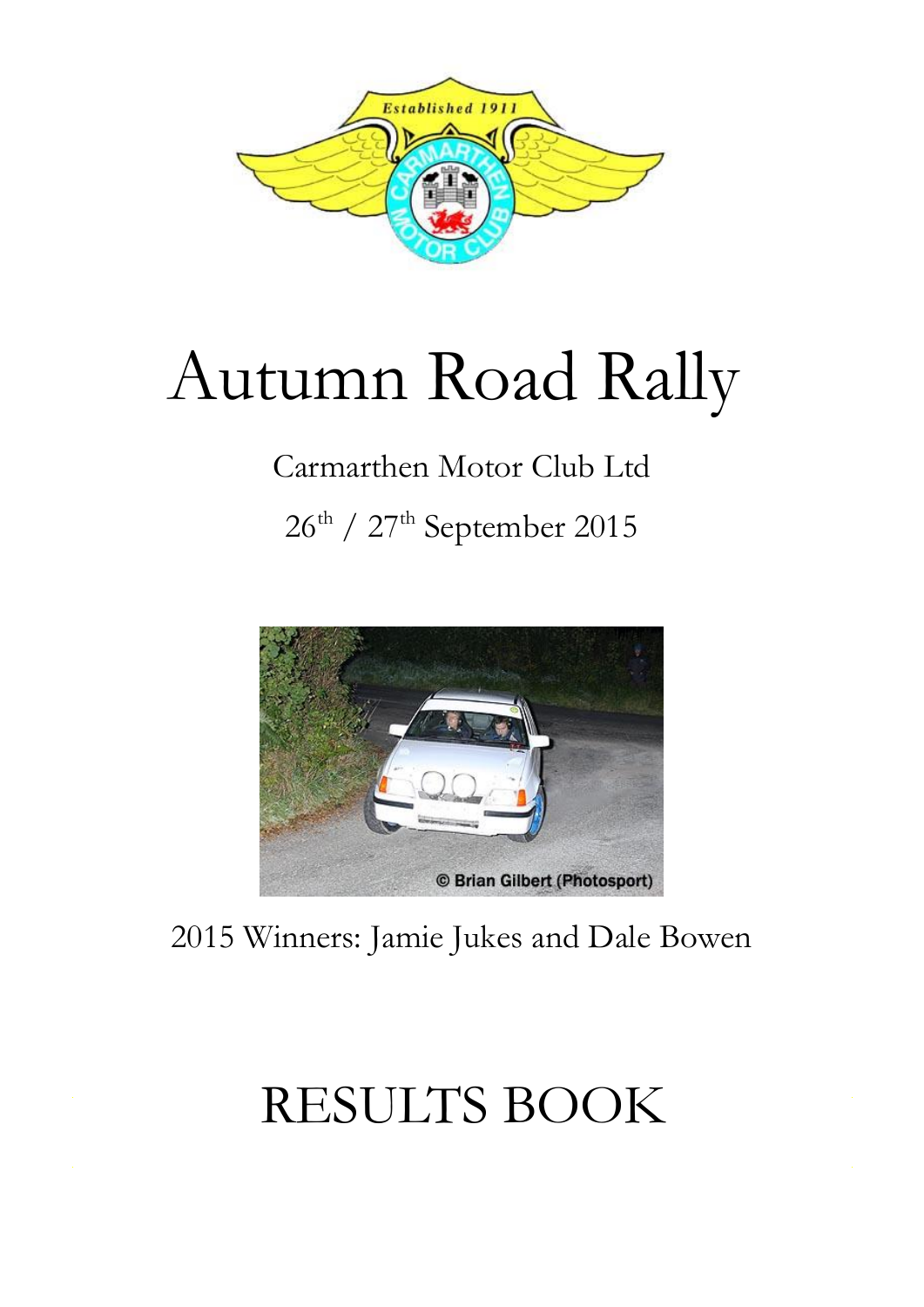## **Sponsored by Falcon Hotel + John Morgan Autoparts**

Carmarthen Motor Club - 26th/27th September 2015 **LIST OF STARTERS**

| No. | <b>Driver</b>           | Navigator               | Car                   | <b>Class</b> | M | U | 21 |
|-----|-------------------------|-------------------------|-----------------------|--------------|---|---|----|
| 1   | Jamie Jukes             | Dale Bowen              | <b>Vauxhall Astra</b> | E            |   |   |    |
| 2   | <b>John Davies</b>      | <b>Eurig Davies</b>     | Vauxhall Astra        | E            |   |   |    |
| 3   | <b>Neil Griffiths</b>   | Max Freeman             | Ford Escort           | E            |   |   |    |
| 4   | <b>Kevin Davies</b>     | Dylan Jenkins           | Ford Escort           | E            |   |   |    |
| 5   | Llyr Williams           | Dafydd Evans            | Peugeot 206 GTi       | E            |   |   | X  |
| 6   | <b>Rhodri Evans</b>     | Emyr Jones              | Ford Escort           | E            |   |   |    |
| 7   | <b>Richard Williams</b> | Marc Hughes             | <b>Ford Escort</b>    | E            |   |   |    |
| 8   | Stefan "DR" Davies      | <b>Justin Davies</b>    | Ford Escort           | E            |   |   |    |
| 9   | Malcolm Jones           | Rhys Jones              | Ford Escort           | E            |   |   |    |
| 10  | <b>Steve Knibbs</b>     | Dorian Evans            | Proton Satria         | E            |   |   |    |
| 11  | Gari Evans              | Nia Hughes              | Ford Escort           | E            | x |   |    |
| 12  | Kevin Jones             | Dilwyn John             | Ford Escort           | E            |   |   |    |
| 13  | <b>Nigel Phillips</b>   | Jason Sugden            | Proton Satria         | E            |   |   |    |
| 14  | Dewi Davies             | Greg Leeman             | Vauxhall Astra        | E            |   | X |    |
| 16  | <b>Tomos Lewis</b>      | Dafydd-Sion Lloyd       | Ford Escort           | E            |   |   | X  |
| 17  | Roger Holder            | Peter Barnard           | Honda Civic           | E            |   |   |    |
| 18  | Jaime Pickup            | <b>Michael Hardwick</b> | Peugeot 306           | E            |   |   |    |
| 19  | <b>Gordon Meakins</b>   | <b>Nathan Davies</b>    | Proton Satria         | E            |   |   |    |
| 20  | <b>Nick Evans</b>       | Rob Stephens            | Toyota Corolla        | E            |   |   | x  |
| 21  | Chris Hand              | Mark Rodway             | BMW E30               | E            |   |   |    |
| 22  | <b>Cieran Guest</b>     | Leighton Williams       | <b>Renault Clio</b>   | E            |   |   |    |
| 23  | Paul Jones              | Marc Lloyd              | Citroen Xsara         | E            |   |   |    |
| 24  | Dai John                | Alun Ginn               | Subaru Impreza        | E            |   |   |    |
| 25  | Dylan James             | Jason Davies            | Peugeot 206 GTi       | E            |   |   |    |
| 26  | Wayne Jones             | <b>Andrew Gaunt</b>     | Peugeot 206 GTi       | E            |   |   |    |
| 27  | Nick Stepney            | Matt Rees               | Subaru Impreza        | E            |   |   |    |
| 28  | Steffan Jones           | Ceri Davies             | Ford Focus ST170      | Е            |   |   |    |
| 29  | Benn Lewis              | Leon Shorney            | Vauxhall Corsa        | E            |   |   |    |
| 30  | Rhydian Morgan          | Carwyn James            | Peugeot 205 GTi       | E            |   |   | x  |
| 31  | Christopher Willams     | Mark Kehrein            | Citroen C2            | $\mathbb S$  |   |   |    |
| 32  | Darrell George          | <b>Arwel Thomas</b>     | Vauxhall Corsa        | $\mathbb S$  |   | X |    |
| 33  | <b>Andrew Davies</b>    | lan Taylor              | Ford Escort           | $\mathbb S$  |   |   |    |
| 34  | Chris Jones             | Dorian Jones            | <b>Vauxhall Corsa</b> | N            |   |   |    |
| 35  | Lee Taylor              | <b>Andy Davies</b>      | Subaru Impreza        | $\mathbb S$  |   |   |    |
| 36  | <b>Huw Howells</b>      | Hefin Jenkins           | Peugeot 205 GTi       | $\mathsf S$  |   |   |    |
| 37  | Rhys Mcloughlin         | Daniel Pidgeon          | Peugeot 205 GTi       | $\mathbb S$  |   |   |    |
| 38  | Anthony Reynolds        | Geraint Jones           | <b>BMW Compact</b>    | $\mathbb S$  |   |   |    |
| 39  | Rhodri Evans            | Aled Jones              | Ford Escort           | $\mathbb S$  |   |   |    |
| 40  | Mike James              | Aled Johnson            | Vauxhall Astra        | $\mathbb S$  |   |   |    |
| 41  | <b>Michael Gilbey</b>   | John Gilbey             | Proton Satria         | $\mathbb S$  |   |   |    |
| 42  | Lee James               | Alec Morris             | Proton Compact        | $\mathbb S$  |   | X |    |
| 43  | <b>Bleddyn Jones</b>    | Dorian Jones            | Proton Satria GTi     | $\mathbb S$  |   |   |    |
| 44  | Leighton Miller         | Dean Wiltshire          | Peugeot 106 Rallye    | $\mathbb S$  |   | x |    |
| 45  | Simon Davies            | Meredith Roberts        | Vauxhall Nova         | $\mathbb S$  |   |   |    |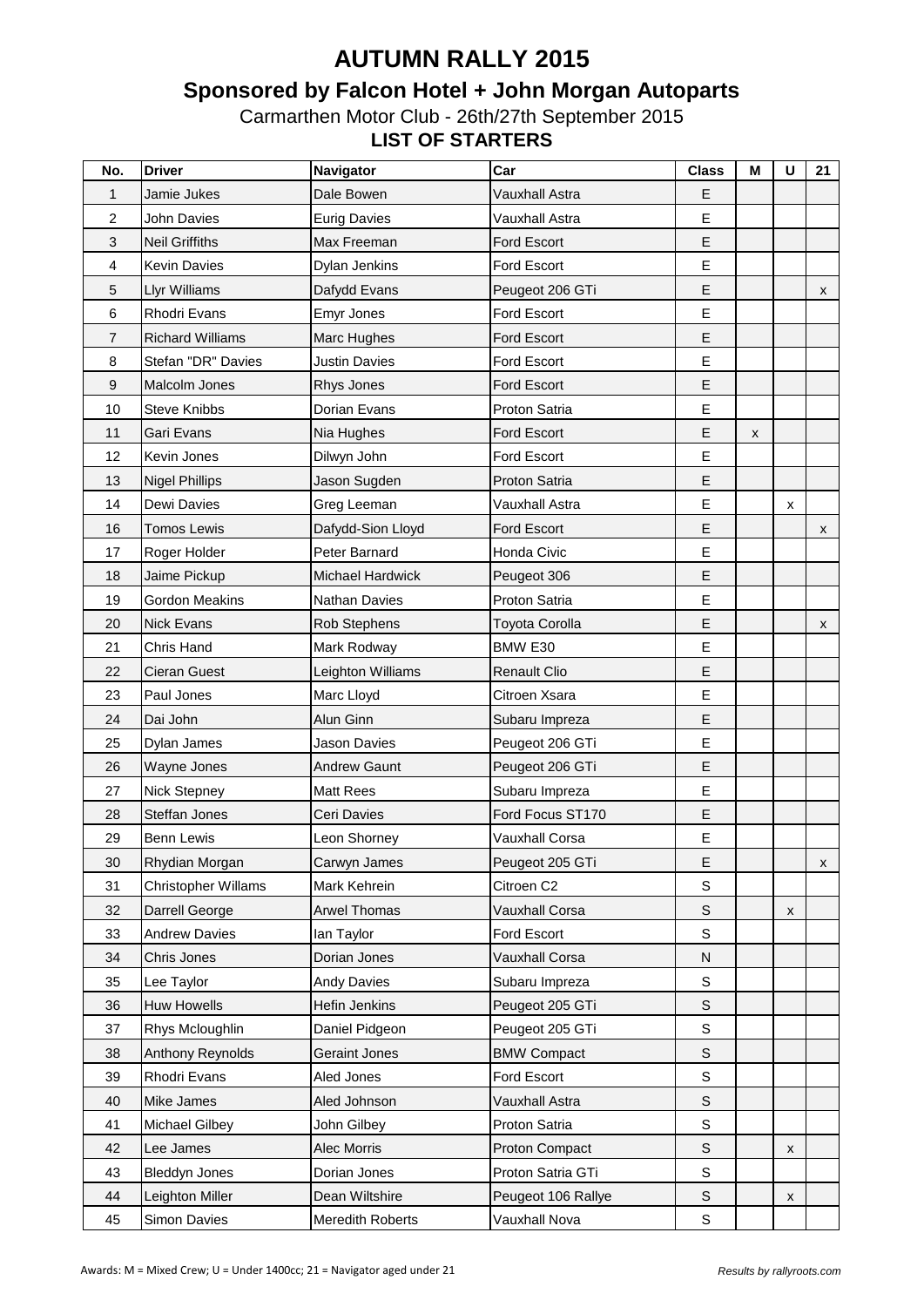## **Sponsored by Falcon Hotel + John Morgan Autoparts**

Carmarthen Motor Club - 26th/27th September 2015 **LIST OF STARTERS**

| No. | <b>Driver</b>           | Navigator               | Car                    | <b>Class</b>            | M | U | 21                 |
|-----|-------------------------|-------------------------|------------------------|-------------------------|---|---|--------------------|
| 46  | Vivan Jones             | <b>Gary Thomas</b>      | Peugeot 205 GTi        | $\mathsf S$             |   |   |                    |
| 47  | James Evans             | <b>Ffion Davies</b>     | Ford Focus st170       | $\mathbf S$             | X |   | X                  |
| 48  | Jordon Gullick          | <b>Ellie Williams</b>   | Nissan Micra           | $\mathbb S$             | X | X | X                  |
| 49  | <b>Dyfrig Davies</b>    | Natasha Roberts         | Peugeot 106            | $\mathbf S$             | X |   | x                  |
| 50  | Darren Wiliams          | <b>Wayne Davies</b>     | Vauxhall Corsa         | $\mathsf S$             |   |   |                    |
| 51  | <b>Breeze Smorthit</b>  | Jamie Mills             | Ford Sierra            | S                       |   |   | X                  |
| 52  | Dafydd Davies           | <b>Irfon Richards</b>   | Ford Escort            | $\mathsf S$             |   |   |                    |
| 53  | Daniel Bowdler          | <b>Elgan Davies</b>     | Peugeot 306 GTi 6      | S                       |   |   |                    |
| 54  | Arfon Jones             | Christian Coleman       | Ford Sierra            | $\mathsf S$             |   |   |                    |
| 55  | <b>Eifion Thomas</b>    | <b>Delyth Davies</b>    | <b>Proton Satria</b>   | $\mathbf S$             |   |   |                    |
| 56  | Andrew Blackburn        | <b>Steve Greenfield</b> | Subaru Impreza         | $\overline{N}$          |   |   |                    |
| 57  | Rob Thomas              | Jess James              | Ford Escort            | N                       | X |   | X                  |
| 58  | lestyn Davies           | <b>Ben Duke</b>         | Peugeot 205 GTi        | Ν                       |   |   | X                  |
| 59  | <b>Huw Morris</b>       | Daniel Irving           | Peugeot 205 GTi        | N                       |   |   | X                  |
| 60  | Carwyn Evans            | <b>Andrew Davies</b>    | Subaru Impreza         | $\mathsf{N}$            |   |   | X                  |
| 61  | Dan Johnson             | Geth Johnson            | <b>BMW Compact</b>     | N                       |   |   | X                  |
| 62  | <b>Tommy Slack</b>      | Daniel Belcher          | <b>Toyota Corolla</b>  | N                       |   | X | X                  |
| 63  | Lee Williams            | Andrew Jones            | Citroen C2             | N                       |   |   |                    |
| 64  | <b>Richard Phillips</b> | <b>Martin Morris</b>    | Peugeot 205 GTi        | N                       |   |   |                    |
| 65  | Lyndon Jones            | Dafydd Williams         | <b>Proton Satria</b>   | N                       |   | X |                    |
| 66  | Aled Evans              | <b>Nerys Williams</b>   | Peugeot 205 GTi        | N                       | X |   |                    |
| 67  | <b>Daniel Philips</b>   | William Horton          | Peugeot 106 GTi        | N                       |   |   | X                  |
| 68  | <b>Dion Phillips</b>    | Aled James              | <b>Proton Satria</b>   | N                       |   |   | $\pmb{\mathsf{x}}$ |
| 69  | Seamus Goddard          | David Marchant          | <b>BMW 318 Compact</b> | N                       |   |   |                    |
| 70  | Dan James               | Hefin Jones             | <b>Ford Sierra</b>     | N                       |   |   | X                  |
| 71  | Andy Evans              | Mark Sugden             | Toyota Corolla         | N                       |   |   |                    |
| 72  | <b>Ben Moore</b>        | Sadie Henthorn          | Peugeot 205 GTi        | $\overline{\mathsf{N}}$ | X |   |                    |
| 73  | <b>Ben Williams</b>     | James Johnson Davies    | Peugeot 205 GTi        | N                       |   |   |                    |
| 74  | Kevin Burden            | <b>Bedwyr Harries</b>   | Peugeot 205            | $\mathsf{N}$            |   |   |                    |
| 75  | Jamie Clifford-Jones    | <b>Ben Saunders</b>     | Mazda MX5              | N                       |   |   |                    |
| 76  | Simon Bailey            | Daryl Bailey            | Peugeot 205            | ${\sf N}$               |   |   |                    |

Starters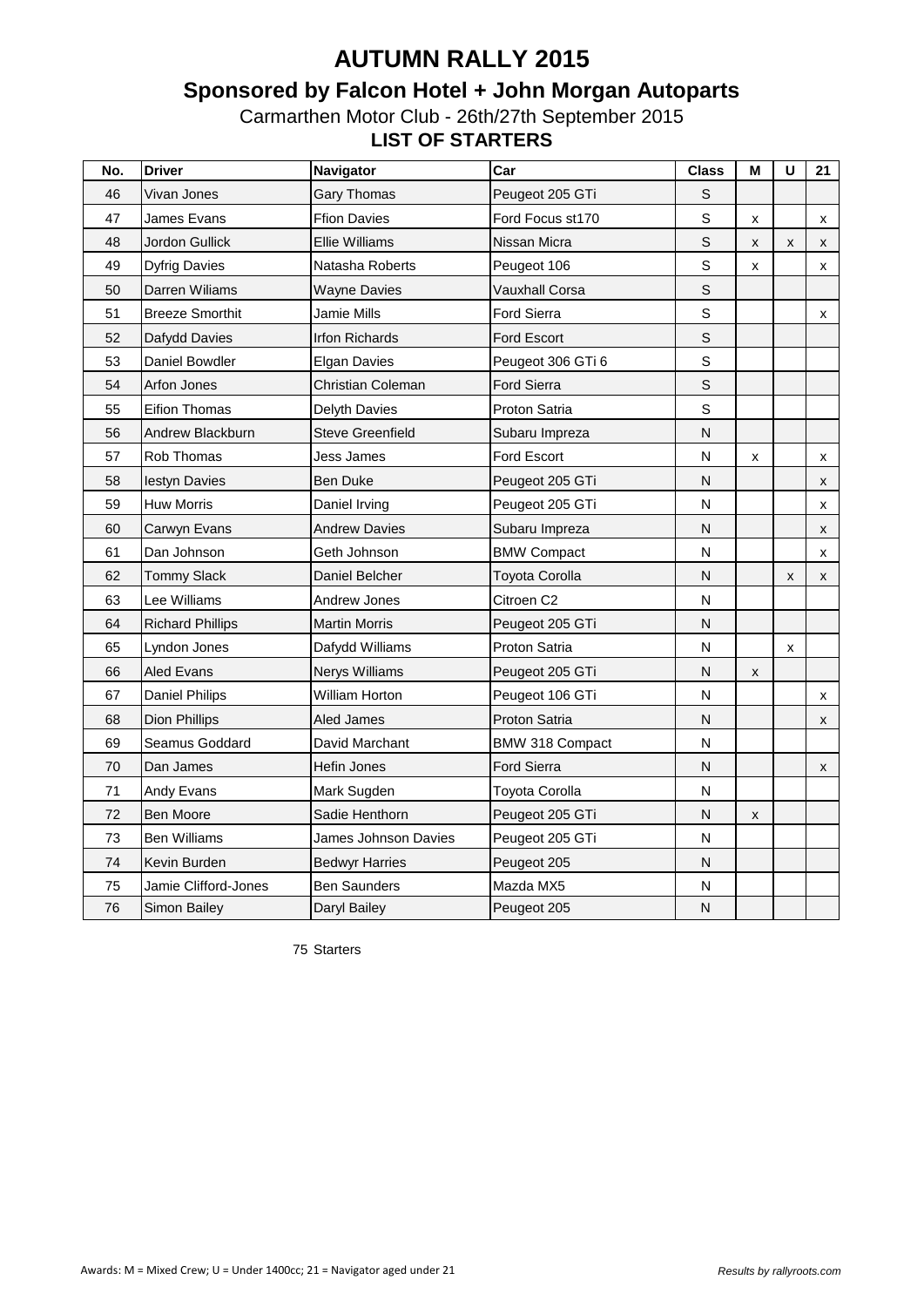#### **THE AUTUMN RALLY 2015 Carmarthen Motor Club - 26th/27th September 2015 AWARD WINNERS Sponsored by Falcon Hotel & John Morgan Autoparts**

|  | <b>1st OVERALL</b> |
|--|--------------------|
|--|--------------------|

|     | 1              | <b>Jamie Jukes</b>                  | <b>Dale Bowen</b>     | <b>Vauxhall Astra</b> |
|-----|----------------|-------------------------------------|-----------------------|-----------------------|
|     |                | <b>Class 1 - Experts</b>            |                       |                       |
| 1st | 3              | <b>Neil Griffiths</b>               | Max Freeman           | Ford Escort           |
| 2nd | $\overline{7}$ | <b>Richard Williams</b>             | Marc Hughes           | Ford Escort           |
| 3rd | 29             | <b>Benn Lewis</b>                   | Leon Shorney          | <b>Vauxhall Corsa</b> |
|     |                | <b>Class 2 - Semi-Experts</b>       |                       |                       |
| 1st | 40             | Mike James                          | Aled Johnson          | <b>Vauxhall Astra</b> |
| 2nd | 36             | <b>Huw Howells</b>                  | <b>Hefin Jenkins</b>  | Peugeot 205 GTi       |
| 3rd | 33             | <b>Andrew Davies</b>                | lan Taylor            | Ford Escort           |
|     |                | <b>Class 3 - Novices</b>            |                       |                       |
| 1st | 61             | Dan Johnson                         | Geth Johnson          | <b>BMW Compact</b>    |
| 2nd | 68             | Dion Phillips                       | Aled James            | Proton Satria         |
| 3rd | 67             | <b>Daniel Philips</b>               | William Horton        | Peugeot 106 GTi       |
|     |                | <b>Best Placed Mixed Crew</b>       |                       |                       |
|     | 48             | Jordon Gullick                      | <b>Ellie Williams</b> | Nissan Micra          |
|     |                | <b>Best Placed Under 1400cc Car</b> |                       |                       |
|     | 44             | Leighton Miller                     | Dean Wiltshire        | Peugeot 106 Rallye    |

#### **Best Placed Co-Driver under the age of 21**

61 Geth Johnson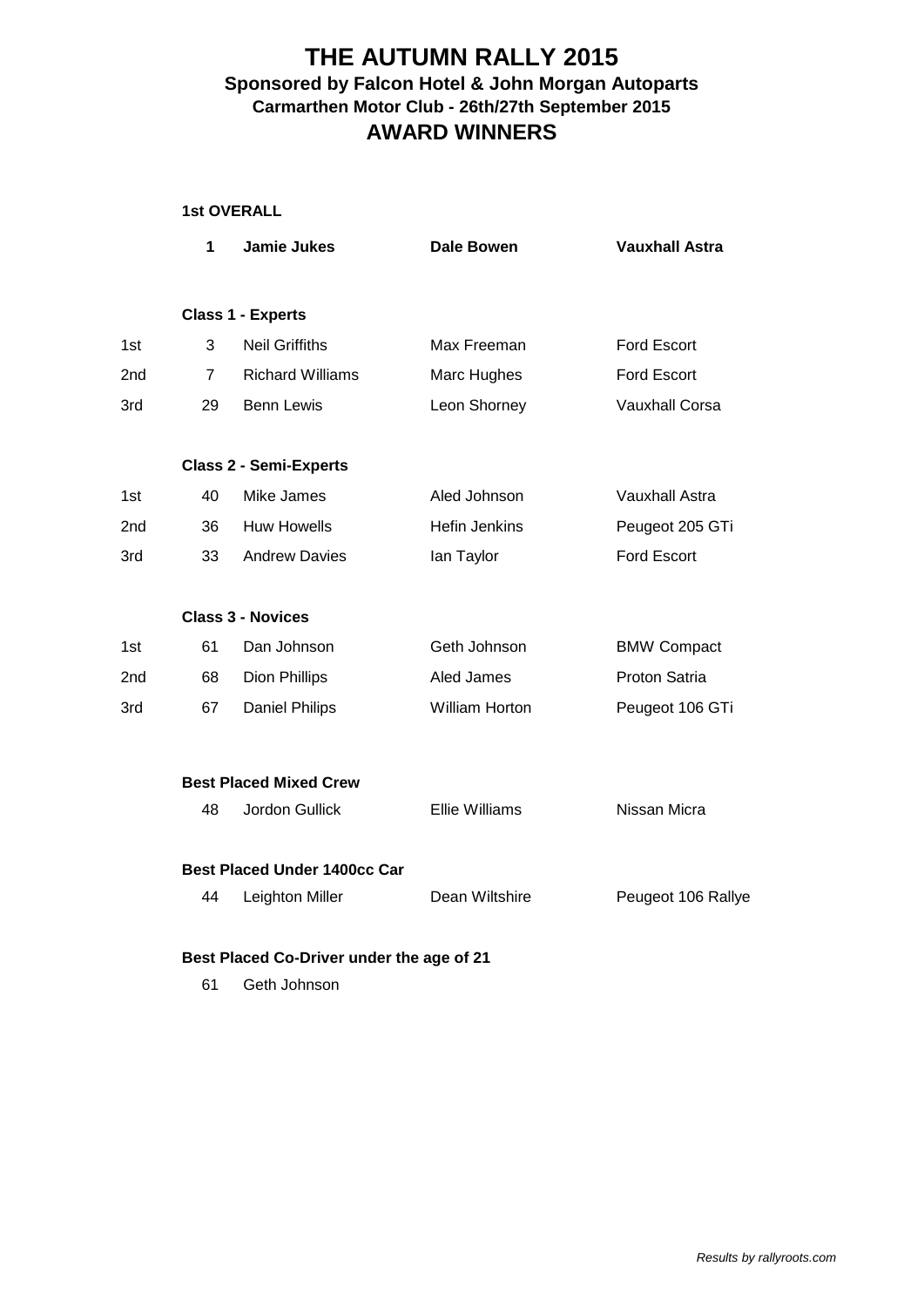## **Sponsored by Falcon Hotel + John Morgan Autoparts**

Carmarthen Motor Club - 26th/27th September 2015

## **OVERALL RESULTS**

| No. | <b>Driver</b>              | Navigator             | Car                   | <b>Class</b> | <b>Total Penalty</b>    |       |                | <b>CIs Pos</b> | Diff to      | Diff to         | $\blacksquare$            |              | $U$ 21         |
|-----|----------------------------|-----------------------|-----------------------|--------------|-------------------------|-------|----------------|----------------|--------------|-----------------|---------------------------|--------------|----------------|
|     |                            |                       |                       |              | Fails                   | Time  |                |                | <b>First</b> | <b>Previous</b> |                           |              |                |
|     | Jamie Jukes                | Dale Bowen            | <b>Vauxhall Astra</b> | E            |                         | 4:58  | 1              |                |              |                 |                           |              |                |
| 3   | <b>Neil Griffiths</b>      | Max Freeman           | <b>Ford Escort</b>    | E            |                         | 8:40  | $\overline{2}$ | 1              | 3:42         | 3:42            |                           |              |                |
|     | <b>Richard Williams</b>    | Marc Hughes           | <b>Ford Escort</b>    | E            |                         | 13:00 | 3              | $\overline{2}$ | 8:02         | 4:20            |                           |              |                |
| 29  | <b>Benn Lewis</b>          | Leon Shorney          | <b>Vauxhall Corsa</b> | E            |                         | 14:01 | $\overline{4}$ | 3              | 9:03         | 1:01            |                           |              |                |
| 12  | Kevin Jones                | Dilwyn John           | <b>Ford Escort</b>    | E            |                         | 14:54 | 5              | $\overline{4}$ | 9:56         | 0:53            |                           |              |                |
| 21  | <b>Chris Hand</b>          | Mark Rodway           | BMW E30               | E            |                         | 15:52 | 6              | 5              | 10:54        | 0:58            |                           |              |                |
| 40  | <b>Mike James</b>          | Aled Johnson          | <b>Vauxhall Astra</b> | $\mathsf{S}$ |                         | 16:19 | $\overline{7}$ |                | 11:21        | 0:27            |                           |              |                |
| 36  | Huw Howells                | <b>Hefin Jenkins</b>  | Peugeot 205 GTi       | $\mathsf{S}$ |                         | 16:52 | 8              | $\overline{2}$ | 11:54        | 0:33            |                           |              |                |
| 33  | <b>Andrew Davies</b>       | lan Taylor            | <b>Ford Escort</b>    | $\mathsf{S}$ |                         | 29:45 | 9              | 3              | 24:47        | 12:53           |                           |              |                |
| 61  | Dan Johnson                | Geth Johnson          | <b>BMW Compact</b>    | N            |                         | 32:24 | 10             |                | 27:26        | 2:39            |                           |              | $\mathsf{x}$   |
| 68  | <b>Dion Phillips</b>       | Aled James            | <b>Proton Satria</b>  | N            |                         | 43:50 | 11             | $\overline{2}$ | 38:52        | 11:26           |                           |              | $\mathsf{x}$   |
| 38  | Anthony Reynolds           | <b>Geraint Jones</b>  | <b>BMW Compact</b>    | S            |                         | 15:02 | 12             | 4              |              |                 |                           |              |                |
| 51  | <b>Breeze Smorthit</b>     | <b>Jamie Mills</b>    | <b>Ford Sierra</b>    | $\mathsf S$  |                         | 23:01 | 13             | 5              |              |                 |                           |              | $\mathsf{x}$   |
| 44  | Leighton Miller            | Dean Wiltshire        | Peugeot 106 Rallye    | $\mathsf S$  | $\overline{\mathbf{1}}$ | 24:59 | 14             | 6              |              |                 |                           | $\mathsf{x}$ |                |
| 48  | Jordon Gullick             | <b>Ellie Williams</b> | Nissan Micra          | $\mathsf S$  |                         | 29:54 | 15             | $\overline{7}$ |              |                 | $\boldsymbol{\mathsf{x}}$ | $\mathsf{X}$ | $\mathsf{x}$   |
| 19  | <b>Gordon Meakins</b>      | <b>Nathan Davies</b>  | Proton Satria         | E            | $\overline{1}$          | 37:35 | 16             | $6\phantom{1}$ |              |                 |                           |              |                |
| 67  | <b>Daniel Philips</b>      | <b>William Horton</b> | Peugeot 106 GTi       | N            |                         | 41:50 | 17             | 3              |              |                 |                           |              | $\mathsf{X}^-$ |
| 25  | Dylan James                | <b>Jason Davies</b>   | Peugeot 206 GTi       | E            | $\overline{2}$          | 14:37 | 18             | $\overline{7}$ |              |                 |                           |              |                |
| 22  | <b>Cieran Guest</b>        | Leighton Williams     | <b>Renault Clio</b>   | E            | $\overline{2}$          | 15:38 | 19             | 8              |              |                 |                           |              |                |
| 32  | Darrell George             | <b>Arwel Thomas</b>   | <b>Vauxhall Corsa</b> | S            | $\overline{2}$          | 19:10 | 20             | 8              |              |                 |                           | $\mathsf{x}$ |                |
| 27  | <b>Nick Stepney</b>        | <b>Matt Rees</b>      | Subaru Impreza        | E            | $\overline{2}$          | 29:32 | 21             | 9              |              |                 |                           |              |                |
| 31  | <b>Christopher Willams</b> | Mark Kehrein          | Citroen C2            | $\mathsf{S}$ | $\overline{2}$          | 34:26 | 22             | 9              |              |                 |                           |              |                |
| 71  | <b>Andy Evans</b>          | Mark Sugden           | <b>Toyota Corolla</b> | $\mathsf{N}$ | $\overline{2}$          | 45:11 | 23             | $\overline{4}$ |              |                 |                           |              |                |
| 39  | <b>Rhodri Evans</b>        | Aled Jones            | Ford Escort           | $\mathsf S$  | 3                       | 15:47 | 24             | 10             |              |                 |                           |              |                |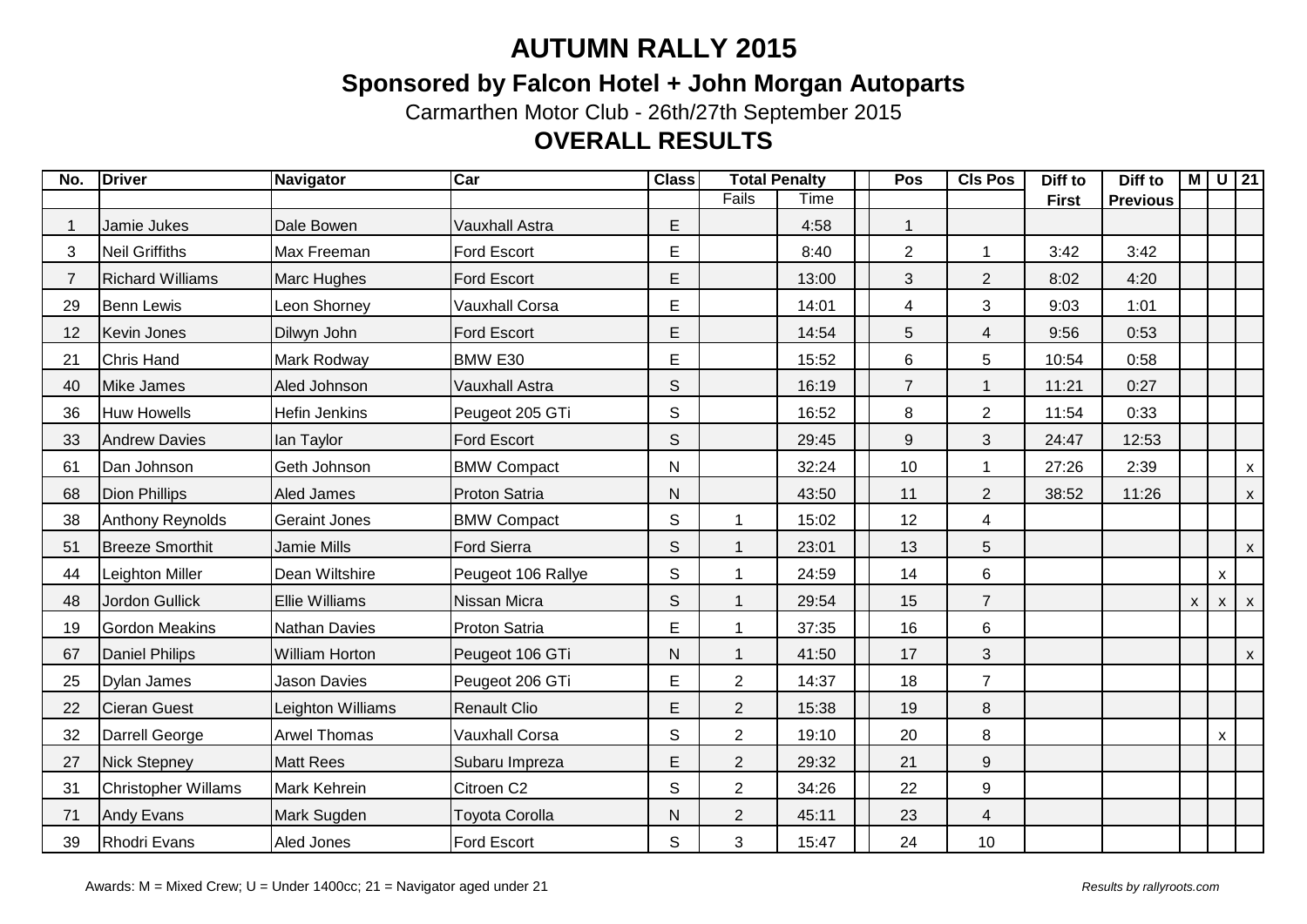## **Sponsored by Falcon Hotel + John Morgan Autoparts**

Carmarthen Motor Club - 26th/27th September 2015

## **OVERALL RESULTS**

| No. | <b>Driver</b>        | <b>Navigator</b>         | Car                   | <b>Class</b> |       | <b>Total Penalty</b> | Pos | <b>CIs Pos</b> | Diff to      | Diff to         |   | $M$ U 21 |            |
|-----|----------------------|--------------------------|-----------------------|--------------|-------|----------------------|-----|----------------|--------------|-----------------|---|----------|------------|
|     |                      |                          |                       |              | Fails | Time                 |     |                | <b>First</b> | <b>Previous</b> |   |          |            |
| 11  | Gari Evans           | Nia Hughes               | <b>Ford Escort</b>    | E            | 3     | 25:48                | 25  | 10             |              |                 | X |          |            |
| 60  | Carwyn Evans         | <b>Andrew Davies</b>     | Subaru Impreza        | N            | 3     | 31:38                | 26  | 5              |              |                 |   |          | X          |
| 54  | <b>Arfon Jones</b>   | <b>Christian Coleman</b> | <b>Ford Sierra</b>    | S            | 3     | 38:37                | 27  | 11             |              |                 |   |          |            |
| 35  | Lee Taylor           | <b>Andy Davies</b>       | Subaru Impreza        | S            | 4     | 21:08                | 28  | 12             |              |                 |   |          |            |
| 62  | <b>Tommy Slack</b>   | Daniel Belcher           | <b>Toyota Corolla</b> | N            | 4     | 33:07                | 29  | 6              |              |                 |   |          | $X \mid X$ |
| 58  | lestyn Davies        | <b>Ben Duke</b>          | Peugeot 205 GTi       | N            | 8     | 28:38                | 30  | 7              |              |                 |   |          | X          |
| 55  | <b>Eifion Thomas</b> | Delyth Davies            | <b>Proton Satria</b>  | S            | 8     | 37:44                | 31  | 13             |              |                 | x |          |            |
| 57  | <b>Rob Thomas</b>    | Jess James               | <b>Ford Escort</b>    | N            | 16    | 37:15                | 32  | 8              |              |                 | X |          | X          |
| 74  | Kevin Burden         | <b>Bedwyr Harries</b>    | Peugeot 205           | $\mathsf{N}$ | 22    | 61:07                | 33  | 9              |              |                 |   |          |            |
|     | <b>Kevin Davies</b>  | <b>Dylan Jenkins</b>     | Ford Escort           | E            | 23    | 2:43                 | 34  | 11             |              |                 |   |          |            |
| 47  | James Evans          | <b>Ffion Davies</b>      | Ford Focus st170      |              |       | 25:57                | 35  | 14             |              |                 | X |          | X          |
| 76  | Simon Bailey         | Daryl Bailey             | Peugeot 205           | N            | 27    | 54:53                | 36  | 10             |              |                 |   |          |            |
|     |                      |                          |                       |              |       |                      |     |                |              |                 |   |          |            |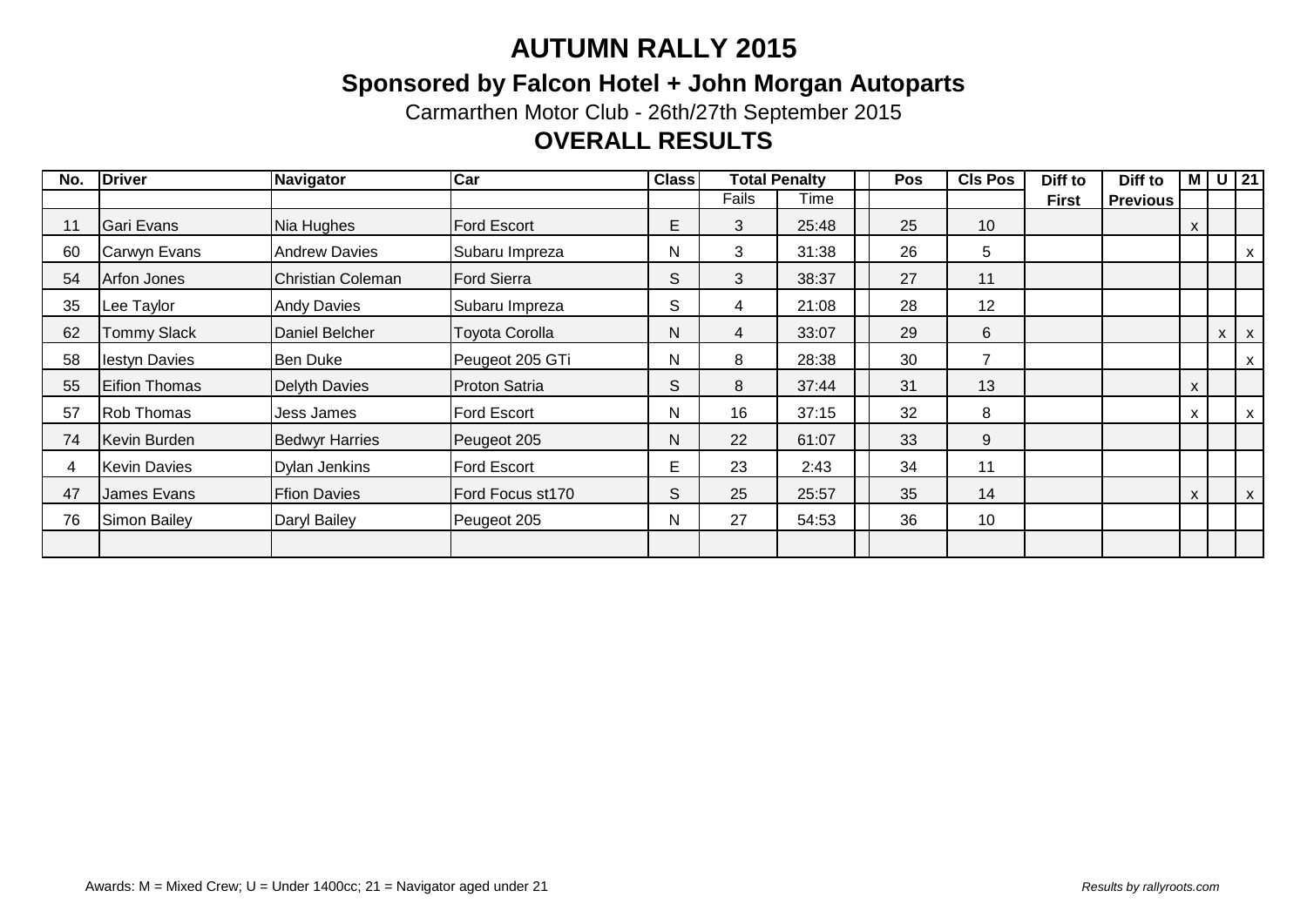#### **Sponsored by Falcon Hotel + John Morgan Autoparts**

Carmarthen Motor Club - 26th/27th September 2015

#### **CLASS POSITIONS**

| No.            | <b>Driver</b>                 | Navigator                | Car                   | <b>Fails</b>   | <b>Total</b><br><b>Penalty</b> | o/a<br>Pos     | <b>Class</b><br>Pos |
|----------------|-------------------------------|--------------------------|-----------------------|----------------|--------------------------------|----------------|---------------------|
|                | <b>CLASS 1 - Experts</b>      |                          |                       |                |                                |                |                     |
| $\mathbf{1}$   | Jamie Jukes                   | Dale Bowen               | Vauxhall Astra        |                | 4:58                           | $\mathbf{1}$   |                     |
| 3              | <b>Neil Griffiths</b>         | Max Freeman              | Ford Escort           |                | 8:40                           | 2              | $\mathbf{1}$        |
| $\overline{7}$ | <b>Richard Williams</b>       | Marc Hughes              | <b>Ford Escort</b>    |                | 13:00                          | 3              | $\overline{2}$      |
| 29             | <b>Benn Lewis</b>             | Leon Shorney             | Vauxhall Corsa        |                | 14:01                          | 4              | 3                   |
| 12             | Kevin Jones                   | Dilwyn John              | <b>Ford Escort</b>    |                | 14:54                          | 5              | $\overline{4}$      |
| 21             | <b>Chris Hand</b>             | Mark Rodway              | BMW E30               |                | 15:52                          | 6              | 5                   |
| 19             | <b>Gordon Meakins</b>         | <b>Nathan Davies</b>     | Proton Satria         | $\mathbf{1}$   | 37:35                          | 16             | 6                   |
| 25             | Dylan James                   | Jason Davies             | Peugeot 206 GTi       | 2              | 14:37                          | 18             | $\overline{7}$      |
| 22             | Cieran Guest                  | Leighton Williams        | <b>Renault Clio</b>   | $\overline{2}$ | 15:38                          | 19             | 8                   |
| 27             | <b>Nick Stepney</b>           | <b>Matt Rees</b>         | Subaru Impreza        | $\overline{2}$ | 29:32                          | 21             | 9                   |
| 11             | Gari Evans                    | Nia Hughes               | <b>Ford Escort</b>    | 3              | 25:48                          | 25             | 10                  |
| 4              | <b>Kevin Davies</b>           | <b>Dylan Jenkins</b>     | Ford Escort           | 23             | 2:43                           | 34             | 11                  |
|                |                               |                          |                       |                |                                |                |                     |
|                | <b>CLASS 2 - Semi-Experts</b> |                          |                       |                |                                |                |                     |
| 40             | <b>Mike James</b>             | Aled Johnson             | <b>Vauxhall Astra</b> |                | 16:19                          | $\overline{7}$ | $\mathbf{1}$        |
| 36             | <b>Huw Howells</b>            | Hefin Jenkins            | Peugeot 205 GTi       |                | 16:52                          | 8              | $\overline{2}$      |
| 33             | <b>Andrew Davies</b>          | lan Taylor               | <b>Ford Escort</b>    |                | 29:45                          | 9              | 3                   |
| 38             | Anthony Reynolds              | Geraint Jones            | <b>BMW Compact</b>    | 1              | 15:02                          | 12             | 4                   |
| 51             | <b>Breeze Smorthit</b>        | Jamie Mills              | <b>Ford Sierra</b>    | $\mathbf{1}$   | 23:01                          | 13             | 5                   |
| 44             | Leighton Miller               | Dean Wiltshire           | Peugeot 106 Rallye    | 1              | 24:59                          | 14             | 6                   |
| 48             | Jordon Gullick                | <b>Ellie Williams</b>    | Nissan Micra          | $\mathbf{1}$   | 29:54                          | 15             | $\overline{7}$      |
| 32             | Darrell George                | <b>Arwel Thomas</b>      | Vauxhall Corsa        | $\overline{2}$ | 19:10                          | 20             | 8                   |
| 31             | Christopher Willams           | Mark Kehrein             | Citroen C2            | $\overline{2}$ | 34:26                          | 22             | 9                   |
| 39             | <b>Rhodri Evans</b>           | Aled Jones               | Ford Escort           | 3              | 15:47                          | 24             | 10                  |
| 54             | Arfon Jones                   | <b>Christian Coleman</b> | Ford Sierra           | 3              | 38:37                          | 27             | 11                  |
| 35             | Lee Taylor                    | <b>Andy Davies</b>       | Subaru Impreza        | 4              | 21:08                          | 28             | 12                  |
| 55             | <b>Eifion Thomas</b>          | <b>Delyth Davies</b>     | <b>Proton Satria</b>  | 8              | 37:44                          | 31             | 13                  |
| 47             | James Evans                   | <b>Ffion Davies</b>      | Ford Focus st170      | 25             | 25:57                          | 35             | 14                  |
|                |                               |                          |                       |                |                                |                |                     |
|                | <b>CLASS 3 - Novices</b>      |                          |                       |                |                                |                |                     |
| 61             | Dan Johnson                   | Geth Johnson             | <b>BMW Compact</b>    |                | 32:24                          | 10             | $\mathbf{1}$        |
| 68             | <b>Dion Phillips</b>          | Aled James               | Proton Satria         |                | 43:50                          | 11             | $\overline{2}$      |
| 67             | <b>Daniel Philips</b>         | William Horton           | Peugeot 106 GTi       | $\mathbf{1}$   | 41:50                          | 17             | 3                   |
| 71             | Andy Evans                    | Mark Sugden              | Toyota Corolla        | $\overline{c}$ | 45:11                          | 23             | 4                   |
| 60             | Carwyn Evans                  | <b>Andrew Davies</b>     | Subaru Impreza        | 3              | 31:38                          | 26             | 5                   |
| 62             | <b>Tommy Slack</b>            | Daniel Belcher           | Toyota Corolla        | 4              | 33:07                          | 29             | 6                   |
| 58             | lestyn Davies                 | <b>Ben Duke</b>          | Peugeot 205 GTi       | 8              | 28:38                          | 30             | $\overline{7}$      |
| 57             | Rob Thomas                    | Jess James               | Ford Escort           | 16             | 37:15                          | 32             | 8                   |
| 74             | Kevin Burden                  | <b>Bedwyr Harries</b>    | Peugeot 205           | 22             | 61:07                          | 33             | 9                   |
| 76             | Simon Bailey                  | Daryl Bailey             | Peugeot 205           | 27             | 54:53                          | 36             | 10                  |
|                |                               |                          |                       |                |                                |                |                     |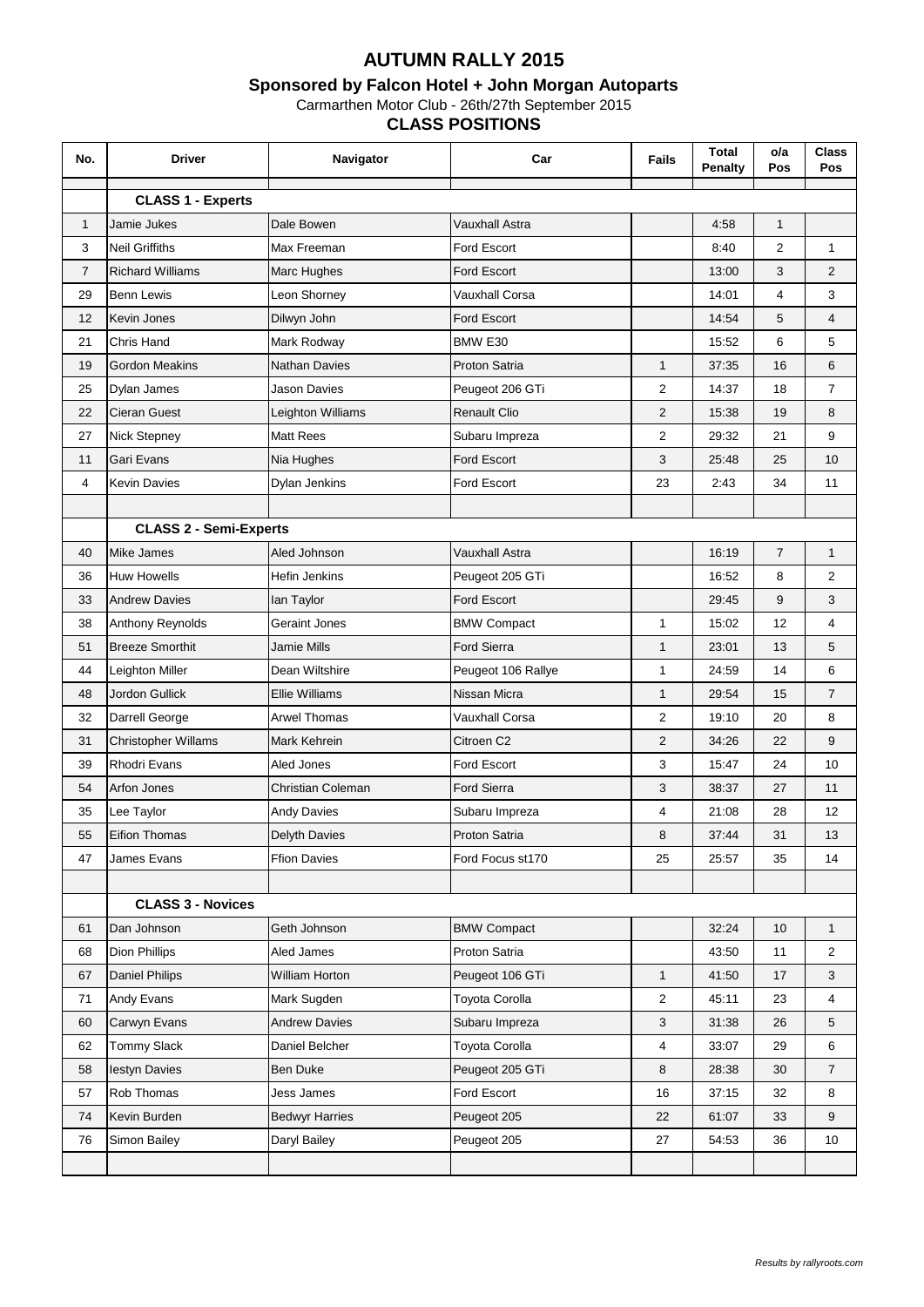| No.             | <b>Driver</b>           | Navigator            | <b>Class</b> | TC3   | TC4   | TC5  | TC6  | TC7F | TC9  | <b>TC10</b> | <b>TC11</b> | <b>TC12</b> | TC13F | <b>TC15</b> | <b>TC16</b> | <b>TC17</b> | <b>TC18</b> | <b>TC19</b> | <b>TC20</b> | <b>TC21</b> | TC22F |
|-----------------|-------------------------|----------------------|--------------|-------|-------|------|------|------|------|-------------|-------------|-------------|-------|-------------|-------------|-------------|-------------|-------------|-------------|-------------|-------|
| -1              | Jamie Jukes             | Dale Bowen           | Ε            |       |       |      |      | 0:25 |      |             |             |             |       |             |             |             |             |             |             |             | 1:06  |
| $\overline{2}$  | <b>John Davies</b>      | <b>Eurig Davies</b>  | E            |       |       |      |      |      |      |             |             |             |       |             |             |             |             |             |             |             |       |
| 3               | <b>Neil Griffiths</b>   | Max Freeman          | E            | 0:03  |       |      |      | 0:27 |      | 0:44        |             |             | 0:22  |             |             |             |             |             |             |             | 0:38  |
| 4               | <b>Kevin Davies</b>     | Dylan Jenkins        | E            |       |       |      |      |      |      |             |             |             |       |             |             |             |             |             |             |             | 0:17  |
| 5               | Llyr Williams           | Dafydd Evans         | E            |       |       |      |      |      |      |             |             |             |       |             |             |             |             |             |             |             |       |
| 6               | Rhodri Evans            | <b>Emyr Jones</b>    | $\mathsf E$  |       |       |      |      |      |      |             |             |             |       |             |             |             |             |             |             |             |       |
| $\overline{7}$  | <b>Richard Williams</b> | Marc Hughes          | E            |       |       |      |      | 0:29 |      | 0:41        |             | 0:24        | 1:35  |             |             |             |             |             | 3:00        | 1:15        | 1:13  |
| 8               | Stefan "DR" Davies      | <b>Justin Davies</b> | E            |       |       |      |      | 0:24 | 1:00 | 0:37        |             |             |       |             |             |             |             |             |             |             | 1:10  |
| 9               | Malcolm Jones           | Rhys Jones           | E            |       |       |      |      |      |      |             |             |             |       |             |             |             |             |             |             |             |       |
| 10 <sup>°</sup> | <b>Steve Knibbs</b>     | Dorian Evans         | E            |       |       |      |      |      |      |             |             |             |       |             |             |             |             |             |             |             |       |
| 11              | Gari Evans              | Nia Hughes           | E            | 0:23  |       |      |      | 0:44 |      | 0:20        |             |             | 0:40  |             |             |             |             |             |             |             | 1:05  |
| 12              | Kevin Jones             | Dilwyn John          | $\mathsf E$  | 1:00  |       |      |      | 0:38 |      | 0:53        | 1:15        |             | 0:02  |             |             | 0:06        | 0:14        |             |             |             | 0:43  |
| 13              | Nigel Phillips          | Jason Sugden         | Ε            |       |       |      |      |      |      |             |             |             |       |             |             |             |             |             |             |             |       |
| 14              | Dewi Davies             | Greg Leeman          | $\mathsf E$  |       |       |      | 0:22 | 0:20 | 3:00 | 2:08        |             |             |       |             |             |             |             |             |             |             |       |
| 16              | Tomos Lewis             | Dafydd-Sion Lloyd    | E            | 0:01  |       |      |      | 0:28 |      | 0:13        |             | 0:01        | 0:20  |             |             |             |             |             |             |             | 0:25  |
| 17              | Roger Holder            | Peter Barnard        | E            |       |       |      |      |      |      |             |             |             |       |             |             |             |             |             |             |             |       |
| 18              | Jaime Pickup            | Michael Hardwick     | E            |       |       |      |      |      |      |             |             |             |       |             |             |             |             |             |             |             |       |
| 19              | Gordon Meakins          | Nathan Davies        | $\mathsf E$  | 0:15  | 19:00 |      |      | 1:33 |      | 1:26        | 0:07        |             | 1:07  |             | 2:00        |             |             |             |             |             | 1:26  |
| 20              | <b>Nick Evans</b>       | Rob Stephens         | Ε            |       |       |      |      |      |      |             |             |             |       |             |             |             |             |             |             |             |       |
| 21              | Chris Hand              | Mark Rodway          | $\mathsf E$  | 0:18  |       | 0:06 |      | 0:54 |      | 0:43        |             |             | 0:37  | 0:18        |             |             |             |             |             |             | 1:03  |
| 22              | Cieran Guest            | Leighton Williams    | E            | 0:15  |       |      |      | 0:53 |      | 0:53        |             |             |       |             |             |             |             |             |             |             | 2:32  |
| 23              | Paul Jones              | Marc Lloyd           | $\mathsf E$  |       |       |      |      |      |      |             |             |             |       |             |             |             |             |             |             |             |       |
| 24              | Dai John                | Alun Ginn            | E            | 0:20  |       |      | 5:45 | 2:02 |      | 4:07        | 0:07        |             | 3:43  | 2:00        | 2:00        | 2:21        | 0:39        | 3:00        | 2:00        |             | 2:37  |
| 25              | Dylan James             | Jason Davies         | E            | 0:15  |       |      |      | 1:20 |      | 0:34        | 0:16        |             |       |             |             |             |             |             |             |             | 0:08  |
| 26              | Wayne Jones             | Andrew Gaunt         | E            |       |       |      |      |      |      |             |             |             |       |             |             |             |             |             |             |             |       |
| 27              | <b>Nick Stepney</b>     | Matt Rees            | E            |       |       |      | 2:27 | 1:11 |      | 1:13        | 0:30        |             | 5:29  |             |             |             |             |             | 0:13        | 3:47        | 1:20  |
| 28              | Steffan Jones           | Ceri Davies          | Ε            | 16:56 |       |      |      | 1:28 |      | 1:11        | 0:09        |             | 1:53  |             |             |             |             |             |             |             | 1:34  |
| 29              | <b>Benn Lewis</b>       | Leon Shorney         | E            | 0:12  |       |      |      | 0:41 |      | 1:36        |             |             | 1:05  |             |             |             |             |             |             |             | 1:35  |
| 30              | Rhydian Morgan          | Carwyn James         | $\mathsf E$  | 1:00  |       |      |      | 1:01 |      | 0:39        |             |             | 0:38  |             |             |             |             |             |             |             | 1:07  |
| 31              | Christopher Willams     | Mark Kehrein         | $\mathsf S$  | 0:34  |       | 1:00 | 0:40 | 1:33 | 1:00 | 0:58        |             |             | 1:31  |             | 1:00        |             |             |             | 11:11       | 1:14        | 1:08  |
| 32              | Darrell George          | Arwel Thomas         | S            | 0:34  |       | 1:00 | 0:13 | 1:39 | 1:00 | 1:01        | 0:37        | 0:01        | 1:18  |             | 1:00        |             |             |             |             |             | 1:00  |
| 33              | <b>Andrew Davies</b>    | lan Taylor           | $\mathsf S$  | 7:55  |       |      | 1:45 | 1:35 |      | 1:07        | 1:10        |             | 1:00  |             |             |             |             |             |             |             | 2:34  |
| 34              | Chris Jones             | Dorian Jones         | ${\sf N}$    | 4:37  |       | 1:00 | 1:25 | 3:46 | 1:00 | 2:54        | 0:58        | 1:18        | 2:42  | 0:26        | 1:34        |             |             |             |             | 6:00        | 2:23  |
| 35              | Lee Taylor              | <b>Andy Davies</b>   | S            |       |       |      |      | 0:48 |      | 0:37        |             |             | 1:38  | 0:24        |             |             | 0:36        |             | 0:34        |             | 2:11  |
| 36              | Huw Howells             | Hefin Jenkins        | $\mathsf S$  | 0:30  |       |      |      |      | 1:00 | 0:17        | 0:14        |             | 1:13  | 2:00        |             |             |             |             | 0:06        |             | 1:42  |
| 37              | Rhys Mcloughlin         | Daniel Pidgeon       | $\mathsf S$  |       |       |      |      |      |      |             |             |             |       |             |             |             |             |             |             |             |       |
| 38              | Anthony Reynolds        | Geraint Jones        | S            |       |       |      |      | 1:27 |      | 1:13        | 0:04        |             | 1:10  |             | 2:00        |             |             |             |             |             | 1:57  |
| 39              | Rhodri Evans            | Aled Jones           | $\mathsf S$  | 0:05  |       |      |      | 1:04 |      | 0:49        |             |             | 1:01  |             | 3:00        |             |             |             | 0:24        |             | 2:27  |
| 40              | Mike James              | Aled Johnson         | S            |       |       |      | 2:00 | 1:03 |      | 1:08        | 0:07        |             | 1:12  |             |             |             |             |             | 0:06        |             | 2:25  |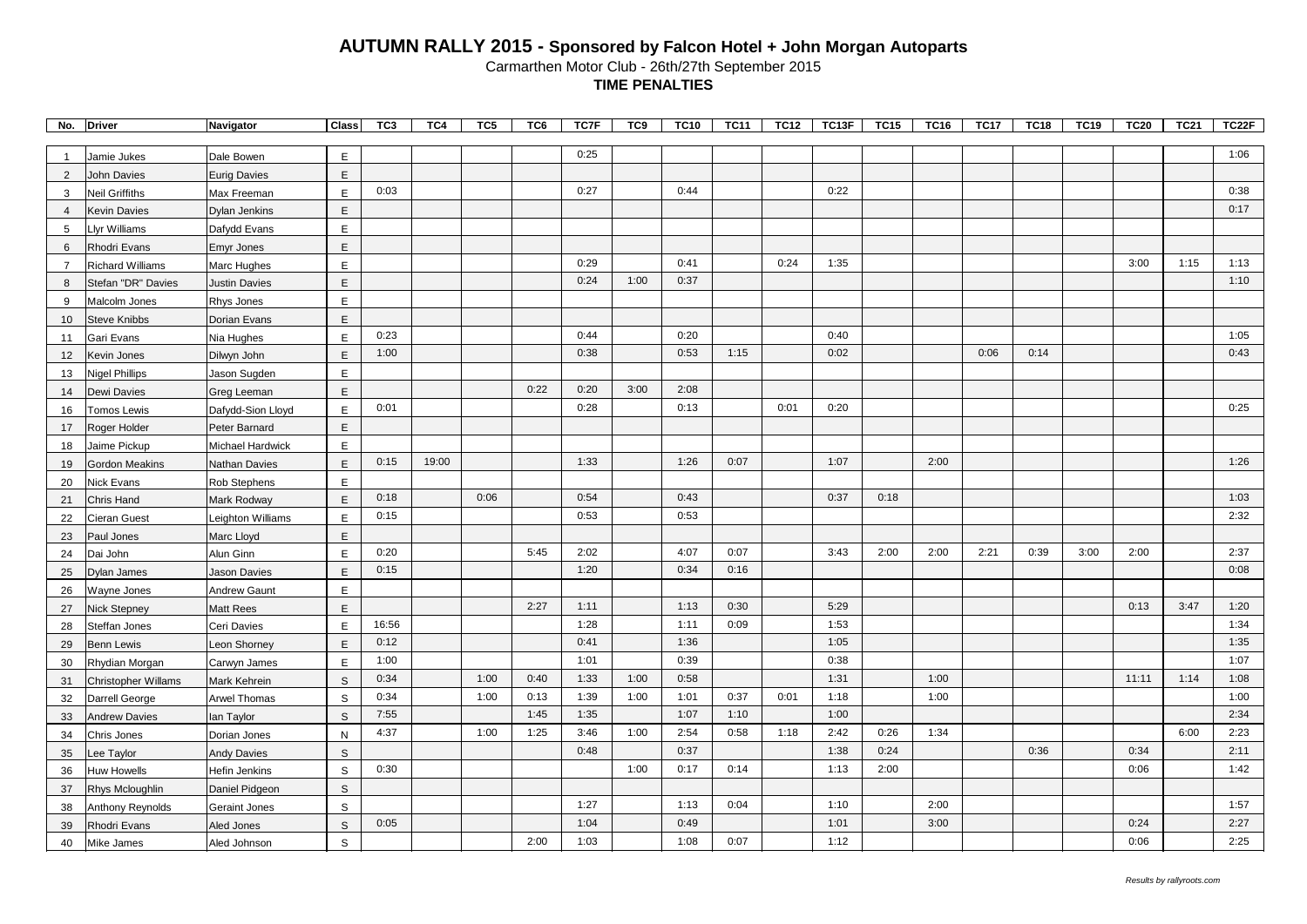| No.      | <b>Driver</b>                        | Navigator                           | <b>Class</b> | TC3  | TC4  | TC5  | TC6  | TC7F | TC9  | <b>TC10</b> | <b>TC11</b> | <b>TC12</b> | TC13F | <b>TC15</b> | <b>TC16</b> | <b>TC17</b> | <b>TC18</b> | <b>TC19</b> | <b>TC20</b> | <b>TC21</b> | TC22F |
|----------|--------------------------------------|-------------------------------------|--------------|------|------|------|------|------|------|-------------|-------------|-------------|-------|-------------|-------------|-------------|-------------|-------------|-------------|-------------|-------|
|          |                                      |                                     |              |      |      |      |      |      |      |             |             |             |       |             |             |             |             |             |             |             |       |
| 41       | Michael Gilbey                       | John Gilbey                         | S            |      |      |      |      |      |      |             |             |             |       |             |             |             |             |             |             |             |       |
| 42       | ee James                             | Alec Morris                         | S            | 1:07 | 3:00 |      | 2:29 | 3:17 | 1:00 | 1:23        | 0:41        |             | 2:22  | 2:05        | 0:55        |             |             |             | 1:00        | 1:10        | 4:28  |
| 43       | <b>Bleddyn Jones</b>                 | Dorian Jones                        | $\mathsf S$  |      |      |      |      |      |      |             |             |             |       |             |             |             |             |             |             |             |       |
| 44       | eighton Miller                       | Dean Wiltshire                      | $\mathbf S$  | 0:38 |      | 1:00 | 1:30 | 2:07 |      | 1:56        | 0:26        |             | 2:00  |             |             |             |             |             | 0:05        |             | 3:30  |
| 45       | Simon Davies                         | <b>Meredith Roberts</b>             | $\mathsf S$  | 0:10 |      | 1:00 | 0:45 | 2:11 |      | 3:45        | 0:01        |             |       |             |             |             |             |             |             |             |       |
| 46       | Vivan Jones                          | Gary Thomas                         | $\mathbb S$  |      |      |      |      |      |      |             |             |             |       |             |             |             |             |             |             |             |       |
| 47       | James Evans                          | <b>Ffion Davies</b>                 | $\mathsf s$  | 0:24 |      | 1:00 |      | 1:37 |      | 6:19        | 0:25        |             | 1:01  | 2:00        |             | 5:30        |             |             |             |             |       |
| 48       | Jordon Gullick                       | <b>Ellie Williams</b>               | S            | 0:33 |      |      | 2:00 | 3:14 | 1:00 | 1:37        | 0:46        |             | 1:39  | 0:19        | 0:41        |             |             |             | 0:01        | 1:59        | 2:10  |
| 49       | <b>Dyfrig Davies</b>                 | Natasha Roberts                     | $\mathbb S$  |      |      |      |      |      |      |             |             |             |       |             |             |             |             |             |             |             |       |
| 50       | Darren Wiliams                       | <b>Wayne Davies</b>                 | S            | 0:39 |      |      | 1:10 | 3:41 |      | 1:31        | 0:26        |             | 1:55  |             | 2:00        |             |             |             | 0:13        | 0:47        | 1:41  |
| 51       | <b>Breeze Smorthit</b>               | Jamie Mills                         | $\mathsf S$  | 0:36 |      |      |      | 2:31 | 1:00 | 1:18        | 0:27        |             | 2:09  | 0:46        | 0:14        | 0:38        | 0:18        |             | 0:10        | 1:15        | 1:19  |
| 52       | Dafydd Davies                        | <b>Irfon Richards</b>               | $\mathbb S$  |      |      |      |      | 2:53 |      | 1:43        |             |             | 1:09  |             | 0:30        |             |             |             |             | 1:00        | 0:49  |
| 53       | Daniel Bowdler                       | <b>Elgan Davies</b>                 | S            | 0:30 |      | 1:00 | 0:45 | 2:09 | 1:00 | 0:58        | 0:38        |             | 2:38  |             |             |             |             |             | 1:16        | 2:44        | 2:15  |
| 54       | Arfon Jones                          | Christian Coleman                   | S            | 0:44 |      | 1:00 | 0:42 | 1:33 | 1:00 | 1:34        | 3:56        | 0:19        | 2:12  |             |             |             |             |             |             | 3:00        | 1:56  |
| 55       | Eifion Thomas                        | Delyth Davies                       | $\mathsf S$  | 0:10 |      | 1:00 |      | 1:53 |      | 1:12        | 1:53        |             | 3:09  |             |             |             |             |             | 2:00        | 2:00        | 1:50  |
| 56       | Andrew Blackburn                     | <b>Steve Greenfield</b>             | $\mathsf{N}$ |      |      |      |      |      |      |             |             |             |       |             |             |             |             |             |             |             |       |
| 57       | Rob Thomas                           | Jess James                          | $\mathsf{N}$ | 0:49 |      | 5:48 | 5:12 | 2:18 | 1:00 | 0:57        | 0:52        |             | 2:17  |             |             |             |             | 1:00        |             | 1:38        | 1:28  |
| 58       | estyn Davies                         | <b>Ben Duke</b>                     | $\mathsf{N}$ | 0:53 |      | 1:00 |      | 1:23 |      | 1:25        | 3:24        |             | 0:54  | 0:05        | 0:55        |             |             |             | 1:13        |             | 4:30  |
| 59       | Huw Morris                           | Daniel Irving                       | N            |      |      |      |      |      |      |             |             |             |       |             |             |             |             |             |             |             |       |
| 60       | Carwyn Evans                         | <b>Andrew Davies</b>                | $\mathsf{N}$ | 0:34 |      |      | 2:00 | 1:08 |      | 1:08        | 0:16        | 1:26        | 1:58  |             |             |             |             |             | 1:06        | 1:54        | 2:43  |
| 61       | Dan Johnson                          | Geth Johnson                        | N            | 0:30 |      |      |      | 1:41 |      | 1:26        | 0:22        | 2:02        | 3:41  |             | 2:00        |             |             |             |             |             | 3:03  |
| 62       | <b>Tommy Slack</b>                   | Daniel Belcher                      | $\mathsf{N}$ | 0:17 |      | 1:40 | 0:40 | 1:43 | 1:00 | 0:51        | 0:33        |             | 1:06  |             | 1:30        |             |             |             | 0:15        | 1:45        | 0:58  |
| 63       | ee Williams                          | Andrew Jones                        | $\mathsf{N}$ | 0:44 |      | 4:33 | 2:52 | 2:12 | 2:00 | 4:21        | 0:40        |             | 2:17  | 4:00        |             |             | 1:00        | 1:00        | 0:20        | 1:25        | 2:22  |
| 64       | <b>Richard Phillips</b>              | <b>Martin Morris</b>                | N            |      |      |      |      |      |      |             |             |             |       |             |             |             |             |             |             |             |       |
| 65       | yndon Jones                          | Dafydd Williams                     | $\mathsf{N}$ | 0:28 |      | 1:00 | 3:00 | 7:21 | 1:00 | 1:33        | 0:59        |             | 2:24  | 2:30        | 0:30        | 0:22        |             |             | 0:22        | 0:38        | 2:06  |
| 66       | Aled Evans                           | Nerys Williams                      | N            |      |      |      |      |      |      |             |             |             |       |             |             |             |             |             |             |             |       |
| 67       | Daniel Philips                       | William Horton                      | N            | 1:11 | 3:00 |      | 1:57 | 1:52 | 2:00 | 1:39        | 0:08        |             | 2:11  | 1:00        | 1:00        | 1:00        | 1:00        | 1:00        | 0:47        | 3:00        | 1:50  |
| 68       | Dion Phillips                        | Aled James                          | N            | 0:23 | 4:00 | 0:45 | 0:45 | 1:57 | 1:00 | 2:04        | 0:48        | 0:33        | 2:18  | 2:00        |             | 0:19        | 1:41        |             | 0:42        | 4:58        | 1:41  |
| 69       | Seamus Goddard                       | David Marchant                      | N            |      |      |      |      |      |      |             |             |             |       |             |             |             |             |             |             |             |       |
| 70       | Dan James                            | Hefin Jones                         | N            |      |      |      |      |      |      |             |             |             |       |             |             |             |             |             |             |             |       |
| 71       | Andy Evans                           | Mark Sugden                         | $\mathsf{N}$ | 0:57 | 1:00 | 1:00 | 2:30 | 2:17 | 1:00 | 3:30        | 1:27        |             | 3:12  |             | 1:30        | 0:28        | 1:02        | 1:00        | 0:36        | 2:24        | 1:50  |
| 72       | Ben Moore                            | Sadie Henthorn                      | $\mathsf{N}$ |      |      |      |      |      |      |             |             |             |       |             |             |             |             |             |             |             |       |
| 73       | Ben Williams                         | James Johnson Davies                | $\mathsf{N}$ | 0:26 | 1:00 | 2:00 |      | 1:21 | 3:00 | 1:46        | 7:49        |             | 3:21  |             |             |             | 2:00        |             | 3:25        | 2:00        | 1:38  |
| 74       | Kevin Burden                         | <b>Bedwyr Harries</b>               | $\mathsf{N}$ | 0:49 | 2:00 | 1:00 | 2:45 | 1:53 | 2:00 | 6:14        | 0:51        |             | 1:51  | 0:15        | 0:45        | 0:30        | 1:00        | 2:00        | 0:47        | 1:43        | 2:50  |
|          |                                      |                                     | N            | 0:35 |      | 1:00 | 3:20 | 2:44 |      | 2:38        | 1:36        |             | 2:47  |             | 4:00        |             | 1:00        | 10:00       | 1:06        | 3:54        | 2:18  |
| 75<br>76 | Jamie Clifford-Jones<br>Simon Bailey | <b>Ben Saunders</b><br>Daryl Bailey | ${\sf N}$    | 1:50 | 3:00 | 2:30 | 1:47 | 2:53 | 2:00 | 6:46        | 2:42        | 1:05        | 3:45  | 4:10        | 1:39        |             | 0:11        | 2:00        | 2:12        | 1:48        | 4:23  |
|          |                                      |                                     |              |      |      |      |      |      |      |             |             |             |       |             |             |             |             |             |             |             |       |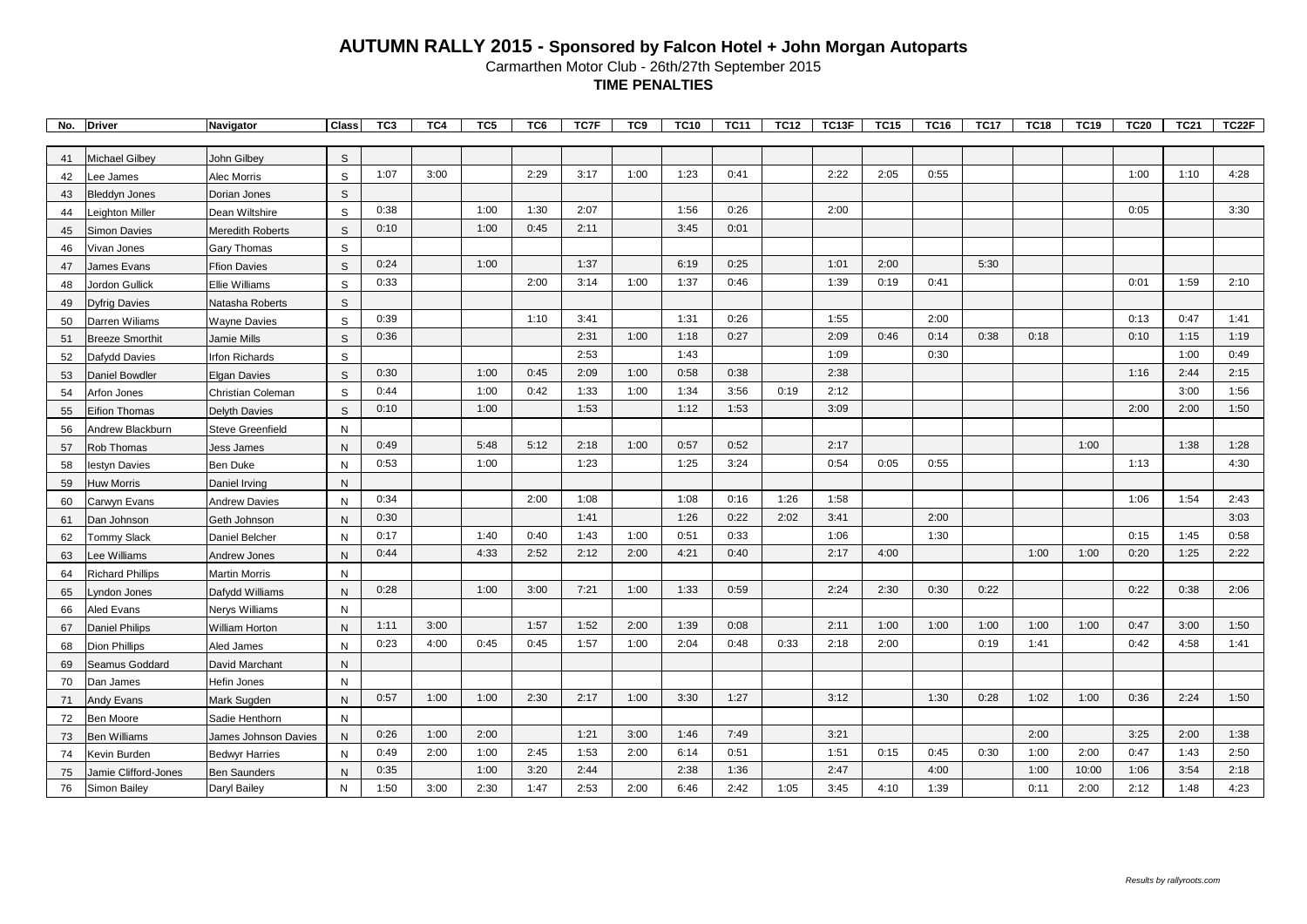| No.            | <b>Driver</b>              | Navigator            | <b>TC24</b> | TC25  | <b>TC26</b> | <b>TC27</b> | <b>TC28</b> | TC29F | <b>TC31</b> | <b>TC32</b> | TC33 | TC34F |
|----------------|----------------------------|----------------------|-------------|-------|-------------|-------------|-------------|-------|-------------|-------------|------|-------|
|                |                            |                      | 0:43        |       | 1:28        |             | 0:46        | 0:30  |             |             |      |       |
| $\mathbf{1}$   | Jamie Jukes                | Dale Bowen           |             |       |             |             |             |       |             |             |      |       |
| $\overline{c}$ | <b>John Davies</b>         | <b>Eurig Davies</b>  | 1:19        |       | 1:34        |             | 3:01        | 0:29  |             |             |      | 0:03  |
| 3              | <b>Neil Griffiths</b>      | Max Freeman          | 0:53        |       |             |             | 1:02        | 0:31  |             |             |      |       |
| $\overline{4}$ | <b>Kevin Davies</b>        | Dylan Jenkins        |             |       |             |             |             |       |             |             |      |       |
| 5              | Llyr Williams              | Dafydd Evans         |             |       |             |             |             |       |             |             |      |       |
| 6              | Rhodri Evans               | Emyr Jones           |             |       |             |             |             |       |             |             |      |       |
| $\overline{7}$ | <b>Richard Williams</b>    | Marc Hughes          | 0:05        |       | 1:20        |             | 2:12        | 0:46  |             |             |      |       |
| 8              | Stefan "DR" Davies         | <b>Justin Davies</b> |             |       |             |             |             |       |             |             |      |       |
| 9              | Malcolm Jones              | Rhys Jones           |             |       |             |             |             |       |             |             |      |       |
| 10             | <b>Steve Knibbs</b>        | Dorian Evans         |             |       |             |             |             |       |             |             |      |       |
| 11             | Gari Evans                 | Nia Hughes           | 3:23        | 10:00 | 4:25        |             | 4:17        | 0:31  |             |             |      |       |
| 12             | Kevin Jones                | Dilwyn John          | 4:02        | 3:00  | 1:00        |             | 2:01        |       |             |             |      |       |
| 13             | <b>Nigel Phillips</b>      | Jason Sugden         |             |       |             |             |             |       |             |             |      |       |
| 14             | Dewi Davies                | Greg Leeman          |             |       |             |             |             |       |             |             |      |       |
| 16             | <b>Tomos Lewis</b>         | Dafydd-Sion Lloyd    |             |       |             |             |             |       |             |             |      |       |
| 17             | Roger Holder               | Peter Barnard        |             |       |             |             |             |       |             |             |      |       |
| 18             | Jaime Pickup               | Michael Hardwick     |             |       |             |             |             |       |             |             |      |       |
| 19             | <b>Gordon Meakins</b>      | <b>Nathan Davies</b> | 2:38        | 1:00  | 3:21        |             | 3:07        | 0:35  |             |             |      |       |
| 20             | Nick Evans                 | Rob Stephens         |             |       |             |             |             |       |             |             |      |       |
| 21             | Chris Hand                 | Mark Rodway          | 3:12        |       | 2:17        |             | 3:34        | 0:32  | 1:00        |             | 0:50 | 0:28  |
| 22             | Cieran Guest               | Leighton Williams    | 2:28        |       | 5:43        |             | 2:18        | 0:36  |             |             |      |       |
| 23             | Paul Jones                 | Marc Lloyd           |             |       |             |             |             |       |             |             |      |       |
| 24             | Dai John                   | Alun Ginn            |             |       |             |             |             |       |             |             |      |       |
| 25             | Dylan James                | Jason Davies         | 2:24        | 3:00  | 3:44        |             | 2:40        | 0:16  |             |             |      |       |
| 26             | Wayne Jones                | <b>Andrew Gaunt</b>  |             |       |             |             |             |       |             |             |      |       |
| 27             | <b>Nick Stepney</b>        | <b>Matt Rees</b>     | 3:19        | 1:00  | 4:05        |             | 2:42        | 1:16  |             | 0:47        |      | 0:13  |
| 28             | Steffan Jones              | Ceri Davies          |             |       |             |             |             |       |             |             |      |       |
| 29             | <b>Benn Lewis</b>          | Leon Shorney         | 1:56        | 1:00  | 2:17        | 1:10        | 2:00        | 0:29  |             |             |      |       |
| 30             | Rhydian Morgan             | Carwyn James         |             |       |             |             |             |       |             |             |      |       |
| 31             | <b>Christopher Willams</b> | Mark Kehrein         | 2:13        |       | 3:57        |             | 3:07        | 1:22  |             |             | 0:05 | 1:53  |
| 32             | Darrell George             | <b>Arwel Thomas</b>  | 1:11        |       | 4:58        |             | 1:47        | 1:06  |             |             | 0:12 | 0:33  |
| 33             | <b>Andrew Davies</b>       | lan Taylor           | 2:02        | 1:00  | 2:30        |             | 5:46        | 1:08  |             |             |      | 0:13  |
| 34             | Chris Jones                | Dorian Jones         | 6:48        | 1:00  | 3:59        | 3:31        |             |       |             |             |      |       |
| 35             | Lee Taylor                 | <b>Andy Davies</b>   | 2:02        | 1:00  | 4:07        |             | 3:48        | 2:50  |             |             | 0:19 | 0:14  |
| 36             | Huw Howells                | Hefin Jenkins        | 2:54        | 1:00  | 2:45        |             | 1:41        | 0:57  |             |             | 0:20 | 0:13  |
| 37             | Rhys Mcloughlin            | Daniel Pidgeon       |             |       |             |             |             |       |             |             |      |       |
| 38             | Anthony Reynolds           | Geraint Jones        | 1:41        | 1:00  | 2:01        |             | 2:03        | 0:26  |             |             |      |       |
| 39             | Rhodri Evans               | Aled Jones           | 1:27        | 1:00  | 1:59        | 0:32        | 1:41        | 0:18  |             |             |      |       |
| 40             | <b>Mike James</b>          | Aled Johnson         | 1:56        | 2:00  | 2:00        |             | 1:35        | 0:47  |             |             |      |       |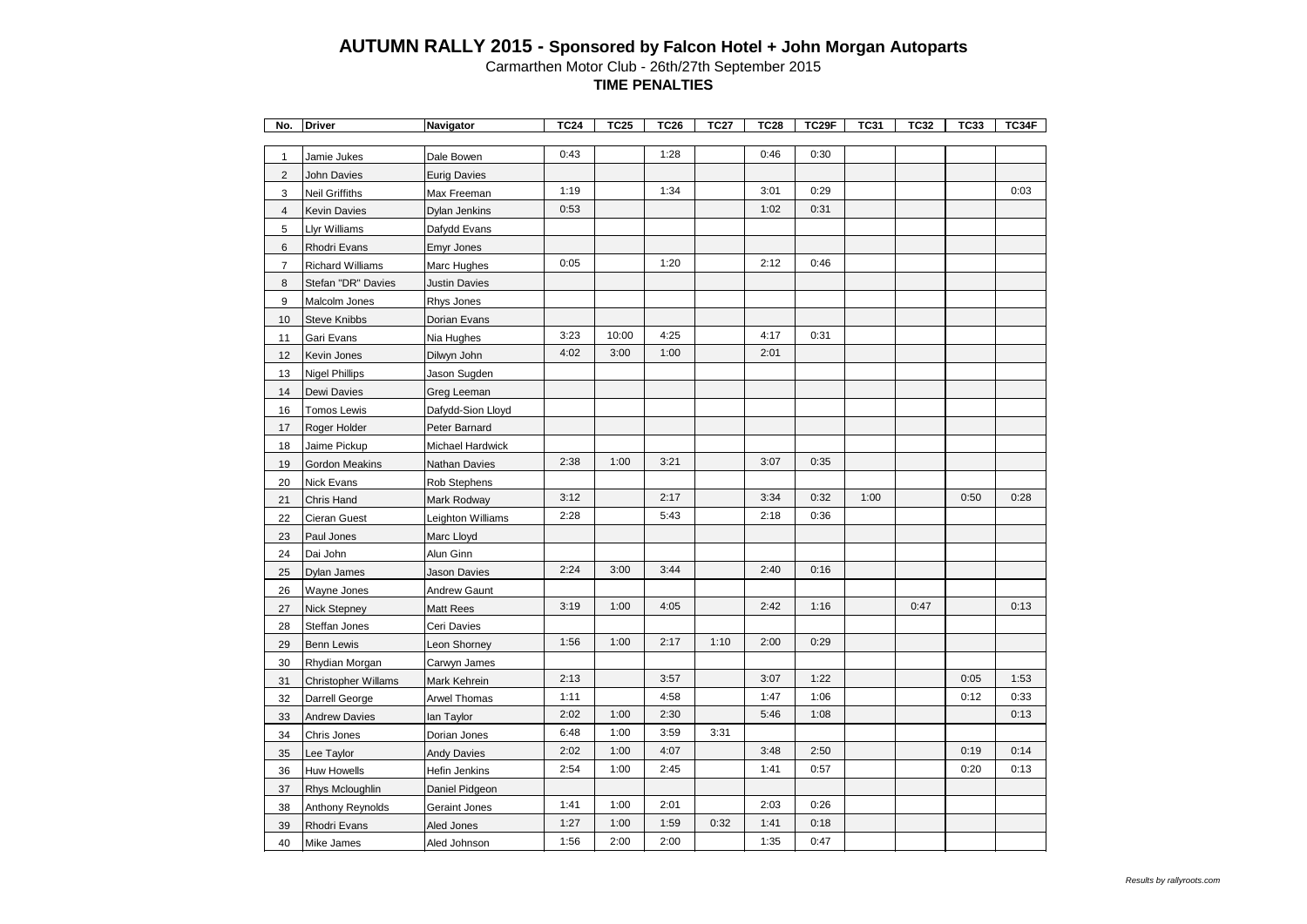| 41<br><b>Michael Gilbey</b><br>John Gilbey<br>42<br>Lee James<br>Alec Morris                                          | 0:27<br>0:47 |
|-----------------------------------------------------------------------------------------------------------------------|--------------|
|                                                                                                                       |              |
|                                                                                                                       |              |
|                                                                                                                       |              |
| 43<br><b>Bleddyn Jones</b><br>Dorian Jones                                                                            |              |
| 2:48<br>1:00<br>2:24<br>3:16<br>1:05<br>44<br>Leighton Miller<br>Dean Wiltshire                                       |              |
| 2:27<br>2:00<br>2:51<br>3:49<br>5:21<br>6:38<br>0:46<br>0:14<br>45<br><b>Simon Davies</b><br><b>Meredith Roberts</b>  | 1:25<br>6:49 |
| 46<br>Vivan Jones<br>Gary Thomas                                                                                      |              |
| 0:50<br>1:32<br>2:09<br>0:55<br>2:00<br>47<br>James Evans<br><b>Ffion Davies</b>                                      | 0:15         |
| 3:45<br>2:00<br>2:09<br>0:28<br>2:54<br>0:07<br>0:53<br>48<br>Jordon Gullick<br><b>Ellie Williams</b>                 | 1:39         |
| 49<br><b>Dyfrig Davies</b><br>Natasha Roberts                                                                         |              |
| 50<br>Darren Wiliams<br>Wayne Davies                                                                                  |              |
| 3:08<br>1:00<br>2:31<br>2:16<br>1:25<br>51<br><b>Breeze Smorthit</b><br>Jamie Mills                                   |              |
| 1:50<br>52<br>Dafydd Davies<br>Irfon Richards                                                                         |              |
| 53<br>Daniel Bowdler<br><b>Elgan Davies</b>                                                                           |              |
| 3:26<br>2:00<br>1:23<br>3:11<br>2:47<br>3:45<br>1:15<br>54<br>Arfon Jones<br>Christian Coleman                        | 1:38<br>1:16 |
| 2:42<br>5:24<br>2:00<br>4:47<br>1:19<br>0:41<br>55<br>Eifion Thomas<br>Delyth Davies                                  | 5:15<br>0:29 |
| 56<br>Andrew Blackburn<br>Steve Greenfield                                                                            |              |
| 0:50<br>2:00<br>2:31<br>6:21<br>1:00<br>57<br>Rob Thomas<br>Jess James                                                | 0:27<br>0:47 |
| 4:05<br>1:00<br>3:05<br>2:12<br>0:43<br>1:00<br>58<br><b>Ben Duke</b><br>lestyn Davies                                | 0:51         |
| 59<br>Huw Morris<br>Daniel Irving                                                                                     |              |
| 3:31<br>3:00<br>4:18<br>2:53<br>1:20<br>0:25<br>0:35<br>60<br>Carwyn Evans<br><b>Andrew Davies</b>                    | 0:55<br>0:28 |
| 1:59<br>2:59<br>2:00<br>2:08<br>6:53<br>61<br>Dan Johnson<br>Geth Johnson                                             | 1:00<br>0:40 |
| 2:27<br>1:00<br>4:59<br>5:08<br>4:04<br>1:39<br>0:45<br>0:15<br>62<br><b>Tommy Slack</b><br>Daniel Belcher            | 0:06<br>0:26 |
| 5:15<br>2:00<br>5:57<br>63<br>Lee Williams<br>Andrew Jones                                                            |              |
| 3:17<br>1:00<br>6:14<br>0:50<br>5:51<br>2:39<br>0:30<br>0:30<br>64<br><b>Richard Phillips</b><br><b>Martin Morris</b> | 0:30<br>0:30 |
| 65<br>_yndon Jones<br>Dafydd Williams                                                                                 |              |
| 2:05<br>0:30<br>5:23<br>4:00<br>3:26<br>3:24<br>66<br>Aled Evans<br>Nerys Williams                                    | 2:55<br>1:36 |
| 3:34<br>2:00<br>3:26<br>3:26<br>2:43<br>0:22<br>0:38<br>67<br>Daniel Philips<br>William Horton                        | 0:35<br>0:31 |
| 3:14<br>3:00<br>3:01<br>0:29<br>3:57<br>1:40<br>0:30<br>0:30<br>68<br>Dion Phillips<br>Aled James                     | 1:00<br>0:35 |
| 69<br>Seamus Goddard<br>David Marchant                                                                                |              |
| 70<br>Dan James<br>Hefin Jones                                                                                        |              |
| 1:32<br>3:43<br>3:00<br>3:28<br>2:49<br>3:01<br>0:28<br>71<br>Andy Evans<br>Mark Sugden                               | 0:30<br>0:57 |
| 72<br>Ben Moore<br>Sadie Henthorn                                                                                     |              |
| 73<br>James Johnson Davies<br><b>Ben Williams</b>                                                                     |              |
| 4:03<br>2:00<br>4:42<br>21:09<br>74<br>Kevin Burden<br><b>Bedwyr Harries</b>                                          |              |
| 3:03<br>2:00<br>75<br>Jamie Clifford-Jones<br><b>Ben Saunders</b>                                                     |              |
| 3:35<br>4:00<br>2:37<br>76<br>Simon Bailey<br>Daryl Bailey                                                            |              |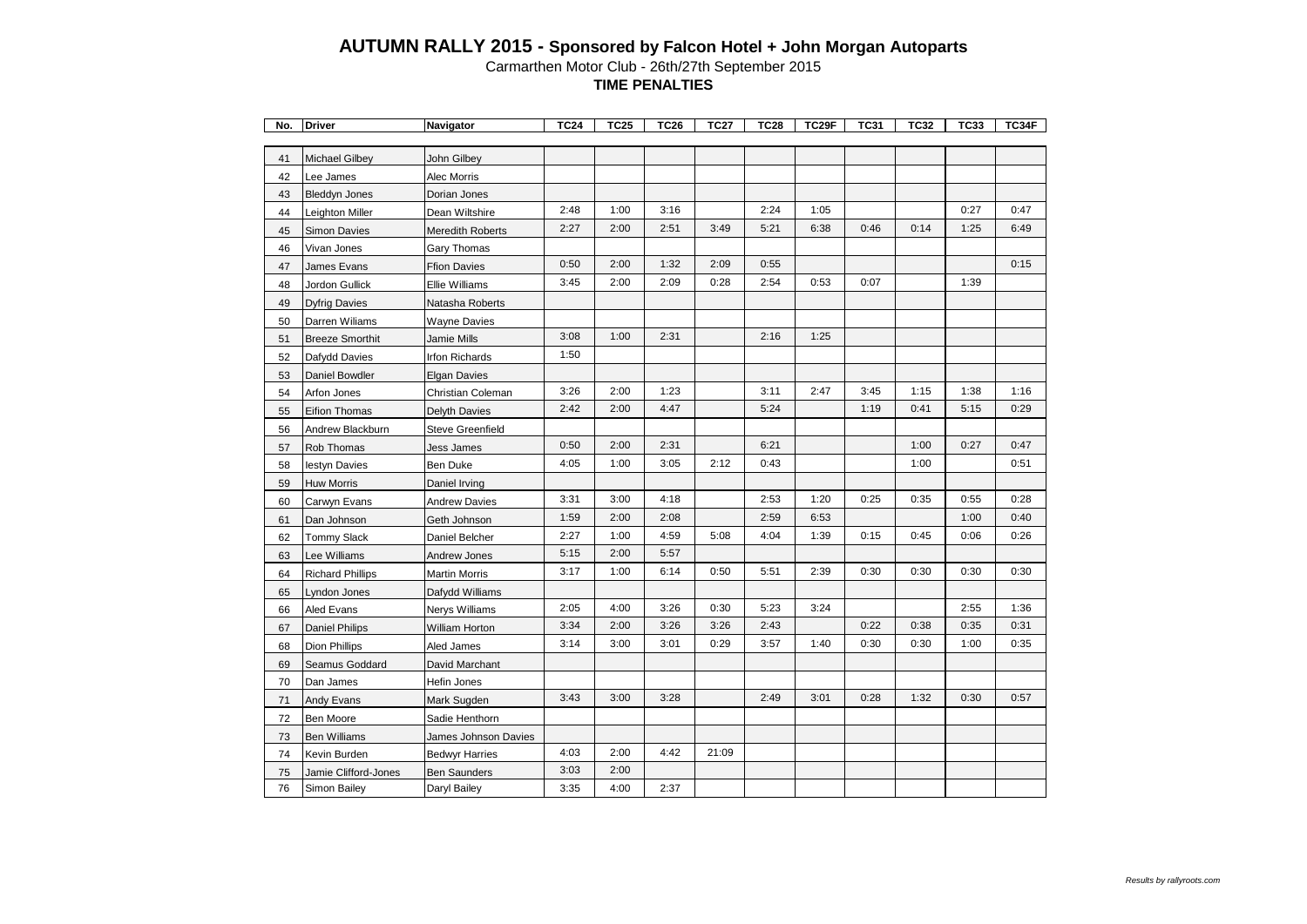Carmarthen Motor Club - 26th/27th September 2015

| $\mathbf{\tilde{e}}$ | RC1         | PC2 | $\mathsf{r}\mathsf{c}\mathsf{3}$ | RC2          | PC3 | $\mathsf{RC3}$ | RC4 | TC4                                        | <b>VAN</b> | PC4 | <b>RC5</b> | <b>RC6</b> | <b>RC7</b> | RC8 | TC6                                        | <b>TC8S</b> | <b>PC9</b> | <b>PC10</b> | RC9 | TC9 | <b>PC11</b> | <b>PC12</b> | <b>RC10</b> | TC11      | <b>PC16</b> | RC11      | <b>RC12</b> | <b>RC13</b> | <b>RC14</b> | TC12 | VIA2 |
|----------------------|-------------|-----|----------------------------------|--------------|-----|----------------|-----|--------------------------------------------|------------|-----|------------|------------|------------|-----|--------------------------------------------|-------------|------------|-------------|-----|-----|-------------|-------------|-------------|-----------|-------------|-----------|-------------|-------------|-------------|------|------|
| $\overline{1}$       |             |     |                                  |              |     |                |     |                                            |            |     |            |            |            |     |                                            |             |            |             |     |     |             |             |             |           |             |           |             |             |             |      |      |
| $\overline{2}$       |             |     |                                  |              |     |                |     |                                            |            |     |            |            |            |     |                                            |             |            |             |     |     |             |             |             |           |             |           |             |             |             |      |      |
| $\overline{3}$       |             |     |                                  |              |     |                |     |                                            |            |     |            |            |            |     |                                            |             |            |             |     |     |             |             |             |           |             |           |             |             |             |      |      |
| $\overline{4}$       |             |     |                                  |              |     |                |     |                                            |            |     |            |            |            |     |                                            |             |            |             |     |     |             |             |             |           |             |           |             |             |             |      |      |
| $\overline{5}$       |             |     |                                  |              |     |                |     |                                            |            |     |            |            |            |     |                                            |             |            |             |     |     |             |             |             |           |             |           |             |             |             |      |      |
| 6                    |             |     |                                  |              |     |                |     |                                            |            |     |            |            |            |     |                                            |             |            |             |     |     |             |             |             |           |             |           |             |             |             |      |      |
| $\overline{7}$       |             |     |                                  |              |     |                |     |                                            |            |     |            |            |            |     |                                            |             |            |             |     |     |             |             |             |           |             |           |             |             |             |      |      |
| $\infty$             |             |     |                                  |              |     |                |     |                                            |            |     |            |            |            |     |                                            |             |            |             |     |     |             |             |             |           |             |           |             |             |             |      |      |
| $\overline{9}$       |             |     |                                  |              |     |                |     |                                            |            |     |            |            |            |     |                                            |             |            |             |     |     |             |             |             |           |             |           |             |             |             |      |      |
| 10                   |             |     |                                  |              |     |                |     |                                            |            |     |            |            |            |     |                                            |             |            |             |     |     |             |             |             |           |             |           |             |             |             |      |      |
| 11                   |             |     |                                  |              |     |                |     |                                            |            |     |            |            |            |     | e                                          |             |            |             |     |     |             |             |             |           |             |           |             |             |             |      |      |
| 12                   |             |     |                                  |              |     |                |     |                                            |            |     |            |            |            |     |                                            |             |            |             |     |     |             |             |             |           |             |           |             |             |             |      |      |
| 13                   |             |     |                                  |              |     |                |     |                                            |            |     |            |            |            |     |                                            |             |            |             |     |     |             |             |             |           |             |           |             |             |             |      |      |
| 14                   |             |     |                                  |              |     |                |     |                                            |            |     |            |            |            |     |                                            |             |            |             |     |     |             |             |             |           |             |           |             |             |             |      |      |
| 16                   |             |     |                                  |              |     |                |     |                                            |            |     |            |            |            |     |                                            |             |            |             |     |     |             |             |             | e         |             |           |             |             |             |      |      |
| 17                   |             |     |                                  |              |     |                |     |                                            |            |     |            |            |            |     |                                            |             |            |             |     |     |             |             |             |           |             |           |             |             |             |      |      |
| 18                   |             |     |                                  |              |     |                |     |                                            |            |     |            |            |            |     |                                            |             |            |             |     |     |             |             |             |           |             |           |             |             |             |      |      |
| 19                   |             |     |                                  |              |     |                |     |                                            |            |     |            |            |            |     |                                            |             |            |             |     |     |             |             |             |           |             |           |             |             |             |      |      |
| 20                   |             |     |                                  |              |     |                |     |                                            |            |     |            |            |            |     |                                            |             |            |             |     |     |             |             |             |           |             |           |             |             |             |      |      |
| 21                   |             |     |                                  |              |     |                |     |                                            |            |     |            |            |            |     |                                            |             |            |             |     |     |             |             |             |           |             |           |             |             |             |      |      |
| 22                   |             |     |                                  |              |     |                |     |                                            |            |     |            |            |            |     |                                            |             |            |             |     |     |             |             |             | ${\bf e}$ |             |           |             |             |             |      |      |
| $\overline{23}$      |             |     |                                  |              |     |                |     |                                            |            |     |            |            |            |     |                                            |             |            |             |     |     |             |             |             |           |             |           |             |             |             |      |      |
| 24                   |             |     |                                  |              |     |                |     |                                            |            |     |            |            |            |     |                                            |             |            |             |     |     |             |             |             |           |             |           |             |             |             |      |      |
| $\frac{25}{26}$      |             |     |                                  |              |     |                |     |                                            |            |     |            |            |            |     |                                            |             |            |             |     |     |             |             |             |           |             |           |             |             |             |      |      |
|                      |             |     |                                  |              |     |                |     |                                            |            |     |            |            |            |     |                                            |             |            |             |     |     |             |             |             |           |             |           |             |             |             |      |      |
| $\overline{27}$      |             |     |                                  |              |     |                |     |                                            |            |     |            |            |            |     |                                            |             |            |             |     |     |             |             |             |           |             |           |             |             |             |      |      |
| 28<br>29             |             |     |                                  |              |     |                |     |                                            |            |     |            |            |            |     |                                            |             |            |             |     |     |             |             |             |           |             |           |             |             |             |      |      |
| $30\,$               |             |     |                                  |              |     |                |     |                                            |            |     |            |            |            |     |                                            |             |            |             |     |     |             |             |             |           |             |           |             |             |             |      |      |
| 31                   |             |     |                                  |              |     |                |     |                                            |            |     |            |            |            |     |                                            |             |            |             |     |     |             |             |             |           |             |           |             |             |             |      |      |
| 32                   |             |     |                                  |              |     |                |     |                                            |            |     |            |            |            |     |                                            |             |            |             |     |     |             |             |             |           |             |           |             |             |             |      |      |
| 33                   |             |     |                                  |              |     |                |     |                                            |            |     |            |            |            |     |                                            |             |            |             |     |     |             |             |             |           |             |           |             |             |             |      |      |
| 34                   |             |     |                                  | ${\sf m}$    |     | -i-            | j.  |                                            | j.         |     | j.         | -i         | ${\sf m}$  |     |                                            |             |            |             |     |     |             |             |             |           |             | ${\sf m}$ |             |             |             |      |      |
| 35                   | j.          |     |                                  | $\mathbf{i}$ |     |                |     |                                            | j.         |     | j.         |            |            |     |                                            |             |            |             |     |     |             |             |             |           |             |           |             |             |             |      |      |
| 36                   |             |     |                                  |              |     |                |     |                                            |            |     |            |            |            |     |                                            |             |            |             |     |     |             |             |             |           |             |           |             |             |             |      |      |
| 37                   |             |     |                                  |              |     |                |     |                                            |            |     |            |            |            |     |                                            |             |            |             |     |     |             |             |             |           |             |           |             |             |             |      |      |
| 38                   | $\mathsf m$ |     |                                  |              |     |                |     |                                            |            |     |            |            |            |     |                                            |             |            |             |     |     |             |             |             |           |             |           |             |             |             |      |      |
| 39                   |             |     |                                  |              |     |                |     |                                            |            |     |            |            |            |     |                                            |             |            |             |     |     |             |             |             | ${\bf e}$ |             |           |             |             |             |      |      |
| 40                   |             |     |                                  |              |     |                |     |                                            |            |     |            |            |            |     |                                            |             |            |             |     |     |             |             |             |           |             |           |             |             |             |      |      |
| 41                   |             |     |                                  |              |     |                |     |                                            |            |     |            |            |            |     |                                            |             |            |             |     |     |             |             |             |           |             |           |             |             |             |      |      |
| 42                   | j.          |     |                                  |              |     |                |     |                                            |            |     |            |            |            |     |                                            |             |            |             |     |     |             |             |             |           |             |           |             |             |             |      |      |
| 43                   |             |     |                                  |              |     |                |     |                                            |            |     |            |            |            |     |                                            |             |            |             |     |     |             |             |             |           |             |           |             |             |             |      |      |
| 44                   |             |     |                                  |              |     |                |     |                                            |            |     |            |            |            |     |                                            |             |            |             |     |     |             |             |             |           |             |           |             |             |             |      |      |
| 45                   |             |     |                                  |              |     |                |     |                                            |            |     |            |            |            |     |                                            |             |            |             |     |     |             |             |             |           |             |           |             |             |             |      |      |
| 46                   |             |     |                                  |              |     |                |     |                                            |            |     |            |            |            |     |                                            |             |            |             |     |     |             |             |             |           |             |           |             |             |             |      |      |
| 47                   |             |     |                                  |              |     |                |     | $\mathsf{e}% _{0}\left( \mathsf{e}\right)$ |            |     |            |            |            |     | $\mathsf{e}% _{0}\left( \mathsf{e}\right)$ |             |            |             |     |     |             |             |             |           |             |           |             |             |             |      |      |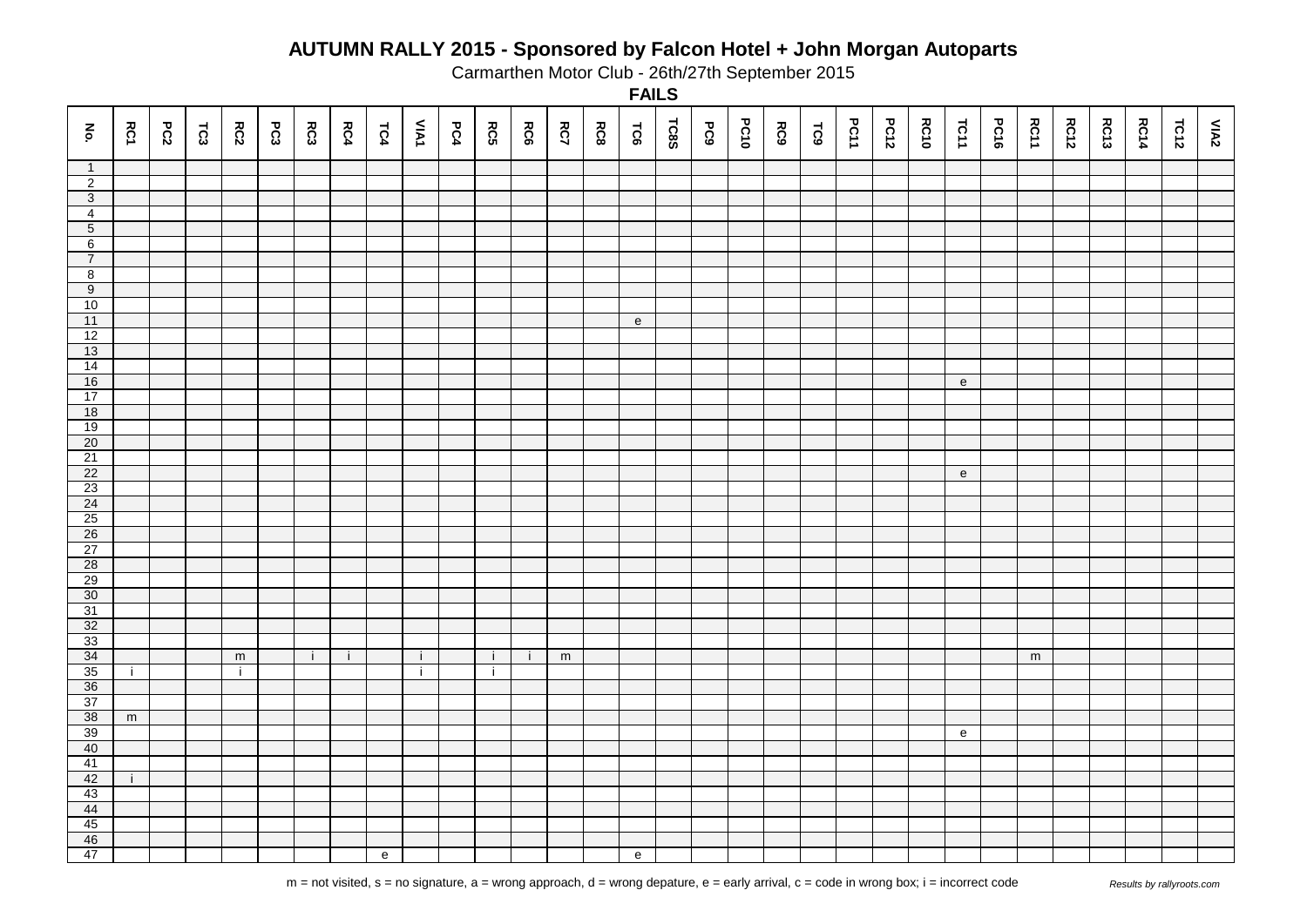Carmarthen Motor Club - 26th/27th September 2015

| $\xi$ | RC1 | PC2 | 123 | RC2 | $E_{C3}$ | RC3 | RC4          | TC4 | VAN | PC4 | RC5 | RC6 | RC7 | <b>RC8</b> | 50 <sub>4</sub> | <b>TC8S</b>  | <b>PC9</b> | <b>PC10</b> | RC9 | TC9 | <b>PC11</b> | <b>PC12</b> | <b>RC10</b>  | TC11 | <b>PC16</b> | RC11 | <b>RC12</b> | <b>RC13</b> | <b>RC14</b> | TC12 | $M\Delta$ |
|-------|-----|-----|-----|-----|----------|-----|--------------|-----|-----|-----|-----|-----|-----|------------|-----------------|--------------|------------|-------------|-----|-----|-------------|-------------|--------------|------|-------------|------|-------------|-------------|-------------|------|-----------|
| 48    |     |     |     |     |          |     |              |     |     |     |     |     |     |            |                 |              |            |             |     |     |             |             |              |      |             |      |             |             |             |      |           |
| 49    |     |     |     |     |          |     |              |     |     |     |     |     |     |            |                 |              |            |             |     |     |             |             |              |      |             |      |             |             |             |      |           |
| 50    |     |     |     |     |          |     |              |     |     |     |     |     |     |            |                 |              |            |             |     |     |             |             |              |      |             |      |             |             |             |      |           |
| 51    |     |     |     |     |          |     |              |     | m   |     |     |     |     |            |                 |              |            |             |     |     |             |             |              |      |             |      |             |             |             |      |           |
| 52    |     |     |     |     |          |     |              |     |     |     |     |     |     |            |                 |              |            |             |     |     |             |             |              |      |             |      |             |             |             |      |           |
| 53    |     |     |     |     |          |     |              |     | m   |     |     |     |     |            |                 |              |            |             |     |     |             |             |              |      |             |      |             |             |             |      |           |
| 54    |     |     |     |     |          |     |              |     |     |     |     |     |     |            |                 |              |            |             |     |     |             |             |              |      |             |      |             |             |             |      |           |
| 55    |     |     |     |     |          |     |              |     |     |     |     |     |     |            |                 |              |            |             |     |     |             |             |              |      |             |      |             |             |             |      |           |
| 56    |     |     |     |     |          |     |              |     |     |     |     |     |     |            |                 |              |            |             |     |     |             |             |              |      |             |      |             |             |             |      |           |
| 57    |     |     |     |     |          | S   | $\mathbf{s}$ | m   |     |     |     |     |     |            |                 |              |            |             | m   |     |             |             | $\mathbf{C}$ |      |             |      | ÷i          |             |             |      |           |
| 58    |     |     |     |     |          |     |              |     |     |     |     |     |     |            |                 |              |            |             |     |     |             |             |              |      |             |      |             |             |             |      |           |
| 59    |     |     |     |     |          |     |              |     |     |     |     |     |     |            |                 |              |            |             |     |     |             |             |              |      |             |      |             |             |             |      |           |
| 60    | m   |     |     |     |          |     |              |     |     |     |     |     |     |            |                 |              |            |             |     |     |             |             |              |      |             |      |             |             |             |      |           |
| 61    |     |     |     |     |          |     |              |     |     |     |     |     |     |            |                 |              |            |             |     |     |             |             |              |      |             |      |             |             |             |      |           |
| 62    | m   |     |     |     |          |     |              |     |     |     |     |     |     |            |                 |              |            |             |     |     |             |             |              |      |             |      |             |             |             |      |           |
| 63    |     |     |     | m   |          |     |              |     |     |     |     |     |     |            |                 |              |            |             |     |     |             |             |              |      |             |      |             |             |             |      |           |
| 64    |     |     |     |     |          |     |              |     |     |     |     |     |     |            |                 |              |            |             |     |     |             |             |              |      |             |      |             |             |             |      |           |
| 65    | m   |     |     | -i  |          |     |              |     |     |     |     |     |     |            |                 |              |            |             |     |     |             |             |              |      |             |      |             |             |             |      |           |
| 66    |     |     |     |     |          |     |              |     |     |     |     |     |     |            |                 |              |            |             |     |     |             |             |              |      |             |      |             |             |             |      |           |
| 67    |     |     |     |     |          |     |              |     |     |     |     |     |     |            |                 |              |            |             |     |     |             |             |              |      |             |      |             |             |             |      |           |
| 68    |     |     |     |     |          |     |              |     |     |     |     |     |     |            |                 |              |            |             |     |     |             |             |              |      |             |      |             |             |             |      |           |
| 69    |     |     |     |     |          |     |              |     |     |     |     |     |     |            |                 |              |            |             |     |     |             |             |              |      |             |      |             |             |             |      |           |
| 70    |     |     |     |     |          |     |              |     |     |     |     |     |     |            |                 |              |            |             |     |     |             |             |              |      |             |      |             |             |             |      |           |
| 71    |     |     |     |     |          |     |              |     |     |     |     |     |     | m          |                 |              |            |             |     |     |             |             |              |      |             |      |             |             |             |      |           |
| 72    |     |     |     |     |          |     |              |     |     |     |     |     |     |            |                 |              |            |             |     |     |             |             |              |      |             |      |             |             |             |      |           |
| 73    |     |     |     |     |          |     |              |     | m   |     |     |     |     |            |                 |              |            |             |     |     |             |             |              |      |             |      |             |             |             |      |           |
| 74    |     |     |     |     |          |     |              |     |     |     |     |     |     |            |                 |              |            |             |     |     |             |             |              |      |             |      |             |             |             |      |           |
| 75    |     |     |     |     |          |     |              |     |     |     |     |     |     |            |                 | $\mathbf{e}$ |            |             |     |     |             |             |              |      |             |      |             |             |             |      |           |
| 76    |     |     |     | m   |          |     |              |     |     |     |     |     |     |            |                 |              |            |             |     |     |             |             |              |      |             |      |             |             |             |      |           |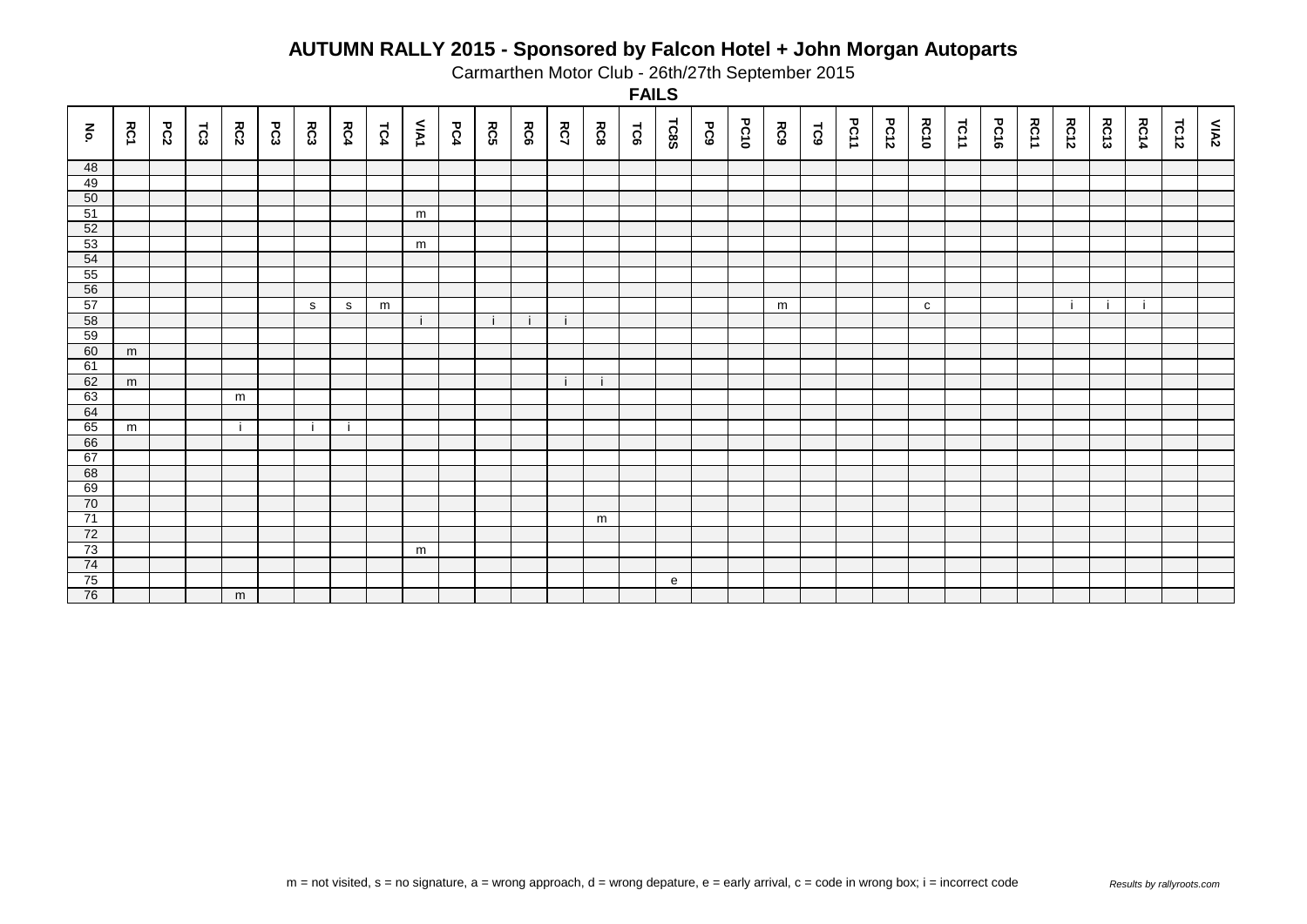Carmarthen Motor Club - 26th/27th September 2015

| $\mathbf{\tilde{e}}$ | <b>PC17</b> | PC18 | PC19 | <b>PC20</b> | TC13F | TC14S | <b>RC15</b> | <b>RC16</b> | <b>RC17</b> | <b>RC18</b> | TC15 | PC21 | <b>PC22</b> | 1016 | VIA <sub>3</sub> | PC23 | <b>RC19</b> | <b>RC20</b> | TC17 | PC24 | <b>RC21</b> | <b>PC25</b> | TC18 | <b>VIA4</b>    | <b>PC26</b> | <b>PC27</b> | FC19 | <b>RC22</b> | RC23           | <b>RC24</b> | TC20 |
|----------------------|-------------|------|------|-------------|-------|-------|-------------|-------------|-------------|-------------|------|------|-------------|------|------------------|------|-------------|-------------|------|------|-------------|-------------|------|----------------|-------------|-------------|------|-------------|----------------|-------------|------|
| $\mathbf{1}$         |             |      |      |             |       |       |             |             |             |             |      |      |             |      |                  |      |             |             |      |      |             |             |      |                |             |             |      |             |                |             |      |
| $\overline{2}$       |             |      |      |             |       |       |             |             |             |             |      |      |             |      |                  |      |             |             |      |      |             |             |      |                |             |             |      |             |                |             |      |
| $\overline{3}$       |             |      |      |             |       |       |             |             |             |             |      |      |             |      |                  |      |             |             |      |      |             |             |      |                |             |             |      |             |                |             |      |
| $\overline{4}$       |             |      |      |             |       |       |             |             |             |             |      |      |             |      |                  |      |             |             |      |      |             |             |      |                |             |             |      |             |                |             |      |
| $\overline{5}$       |             |      |      |             |       |       |             |             |             |             |      |      |             |      |                  |      |             |             |      |      |             |             |      |                |             |             |      |             |                |             |      |
| 6                    |             |      |      |             |       |       |             |             |             |             |      |      |             |      |                  |      |             |             |      |      |             |             |      |                |             |             |      |             |                |             |      |
| $\overline{7}$       |             |      |      |             |       |       |             |             |             |             |      |      |             |      |                  |      |             |             |      |      |             |             |      |                |             |             |      |             |                |             |      |
| $\overline{8}$       |             |      |      |             |       |       |             |             |             |             |      |      |             |      |                  |      |             |             |      |      |             |             |      |                |             |             |      |             |                |             |      |
| $\overline{9}$       |             |      |      |             |       |       |             |             |             |             |      |      |             |      |                  |      |             |             |      |      |             |             |      |                |             |             |      |             |                |             |      |
| 10                   |             |      |      |             |       |       |             |             |             |             |      |      |             |      |                  |      |             |             |      |      |             |             |      |                |             |             |      |             |                |             |      |
| 11                   |             |      |      |             |       |       |             |             |             |             |      |      |             |      |                  |      |             |             |      |      |             |             |      |                |             |             |      |             |                |             |      |
| 12<br>13             |             |      |      |             |       |       |             |             |             |             |      |      |             |      |                  |      |             |             |      |      |             |             |      |                |             |             |      |             |                |             |      |
| 14                   |             |      |      |             |       |       |             |             |             |             |      |      |             |      |                  |      |             |             |      |      |             |             |      |                |             |             |      |             |                |             |      |
| 16                   |             |      |      |             |       |       |             |             |             |             |      |      |             |      |                  |      |             |             |      |      |             |             |      |                |             |             |      |             |                |             |      |
| 17                   |             |      |      |             |       |       |             |             |             |             |      |      |             |      |                  |      |             |             |      |      |             |             |      |                |             |             |      |             |                |             |      |
| 18                   |             |      |      |             |       |       |             |             |             |             |      |      |             |      |                  |      |             |             |      |      |             |             |      |                |             |             |      |             |                |             |      |
| 19                   |             |      |      |             |       |       |             |             |             |             |      |      |             |      |                  |      |             |             |      |      |             |             |      |                |             |             |      |             |                |             |      |
| $20\,$               |             |      |      |             |       |       |             |             |             |             |      |      |             |      |                  |      |             |             |      |      |             |             |      |                |             |             |      |             |                |             |      |
| 21                   |             |      |      |             |       |       |             |             |             |             |      |      |             |      |                  |      |             |             |      |      |             |             |      |                |             |             |      |             |                |             |      |
| 22                   |             |      |      |             |       |       |             |             |             |             |      |      |             |      |                  |      |             |             |      |      |             |             |      |                |             |             |      |             |                |             |      |
| 23                   |             |      |      |             |       |       |             |             |             |             |      |      |             |      |                  |      |             |             |      |      |             |             |      |                |             |             |      |             |                |             |      |
| 24                   |             |      |      |             |       |       |             |             |             |             |      |      |             |      | ${\sf m}$        |      |             |             |      |      |             |             |      |                |             |             |      |             |                |             |      |
| 25                   |             |      |      |             |       |       |             |             |             |             |      |      |             |      |                  |      |             |             |      |      |             |             |      |                |             |             |      |             |                |             |      |
| 26                   |             |      |      |             |       |       |             |             |             |             |      |      |             |      |                  |      |             |             |      |      |             |             |      |                |             |             |      |             |                |             |      |
| 27                   |             |      |      |             |       |       |             |             |             |             |      |      |             |      | ${\sf m}$        |      |             |             |      |      |             |             |      |                |             |             |      |             |                |             |      |
| 28                   |             |      |      |             |       |       |             |             |             |             |      |      |             |      |                  |      |             |             |      |      |             |             |      |                |             |             |      |             |                |             |      |
| 29                   |             |      |      |             |       |       |             |             |             |             |      |      |             |      |                  |      |             |             |      |      |             |             |      |                |             |             |      |             |                |             |      |
| $30\,$               |             |      |      |             |       |       |             |             |             |             |      |      |             |      |                  |      |             |             |      |      |             |             |      |                |             |             |      |             |                |             |      |
| 31                   |             |      |      |             |       |       |             |             |             |             |      |      |             |      | $\mathsf m$      |      |             |             |      |      |             |             |      |                |             |             |      |             |                |             |      |
| 32                   |             |      |      |             |       |       |             |             |             |             |      |      |             |      |                  |      |             |             |      |      |             |             |      |                |             |             |      |             |                |             |      |
| 33                   |             |      |      |             |       |       |             |             |             |             |      |      |             |      |                  |      |             |             |      |      |             |             |      |                |             |             |      |             |                |             |      |
| 34                   |             |      |      |             |       |       |             |             |             |             |      |      |             |      | ${\sf m}$        |      |             |             |      |      |             |             |      | ${\sf m}$      |             |             |      |             |                |             |      |
| 35                   |             |      |      |             |       |       |             |             |             |             |      |      |             |      |                  |      |             |             |      |      |             |             |      |                |             |             |      |             |                |             |      |
| 36                   |             |      |      |             |       |       |             |             |             |             |      |      |             |      |                  |      |             |             |      |      |             |             |      |                |             |             |      |             |                |             |      |
| 37                   |             |      |      |             |       |       |             |             |             |             |      |      |             |      |                  |      |             |             |      |      |             |             |      |                |             |             |      |             |                |             |      |
| 38                   |             |      |      |             |       |       |             |             |             |             |      |      |             |      |                  |      |             |             |      |      |             |             |      |                |             |             |      |             |                |             |      |
| 39                   |             |      |      |             |       |       |             |             |             |             |      |      |             |      |                  |      |             |             |      |      |             |             |      |                |             |             |      |             |                |             |      |
| 40                   |             |      |      |             |       |       |             |             |             |             |      |      |             |      |                  |      |             |             |      |      |             |             |      |                |             |             |      |             |                |             |      |
| 41                   |             |      |      |             |       |       |             |             |             |             |      |      |             |      |                  |      |             |             |      |      |             |             |      |                |             |             |      |             |                |             |      |
| 42                   |             |      |      |             |       |       |             |             |             |             |      |      |             |      |                  |      |             |             |      |      |             |             |      |                |             |             |      |             |                |             |      |
| 43                   |             |      |      |             |       |       |             |             |             |             |      |      |             |      |                  |      |             |             |      |      |             |             |      |                |             |             |      |             |                |             |      |
| 44                   |             |      |      |             |       |       |             |             |             |             |      |      |             |      |                  |      |             |             |      |      |             |             |      |                |             |             |      |             |                |             |      |
| 45                   |             |      |      |             |       |       |             |             |             |             |      |      |             |      |                  |      |             |             |      |      |             |             |      |                |             |             |      |             |                |             |      |
| 46                   |             |      |      |             |       |       |             |             |             |             |      |      |             |      |                  |      |             |             |      |      |             |             |      |                |             |             |      |             |                |             |      |
| 47                   |             |      |      |             |       |       |             |             |             |             |      |      |             |      |                  |      |             |             |      |      |             |             |      | $\overline{m}$ | m           | ${\sf m}$   | m    | m           | $\overline{m}$ | m           | m    |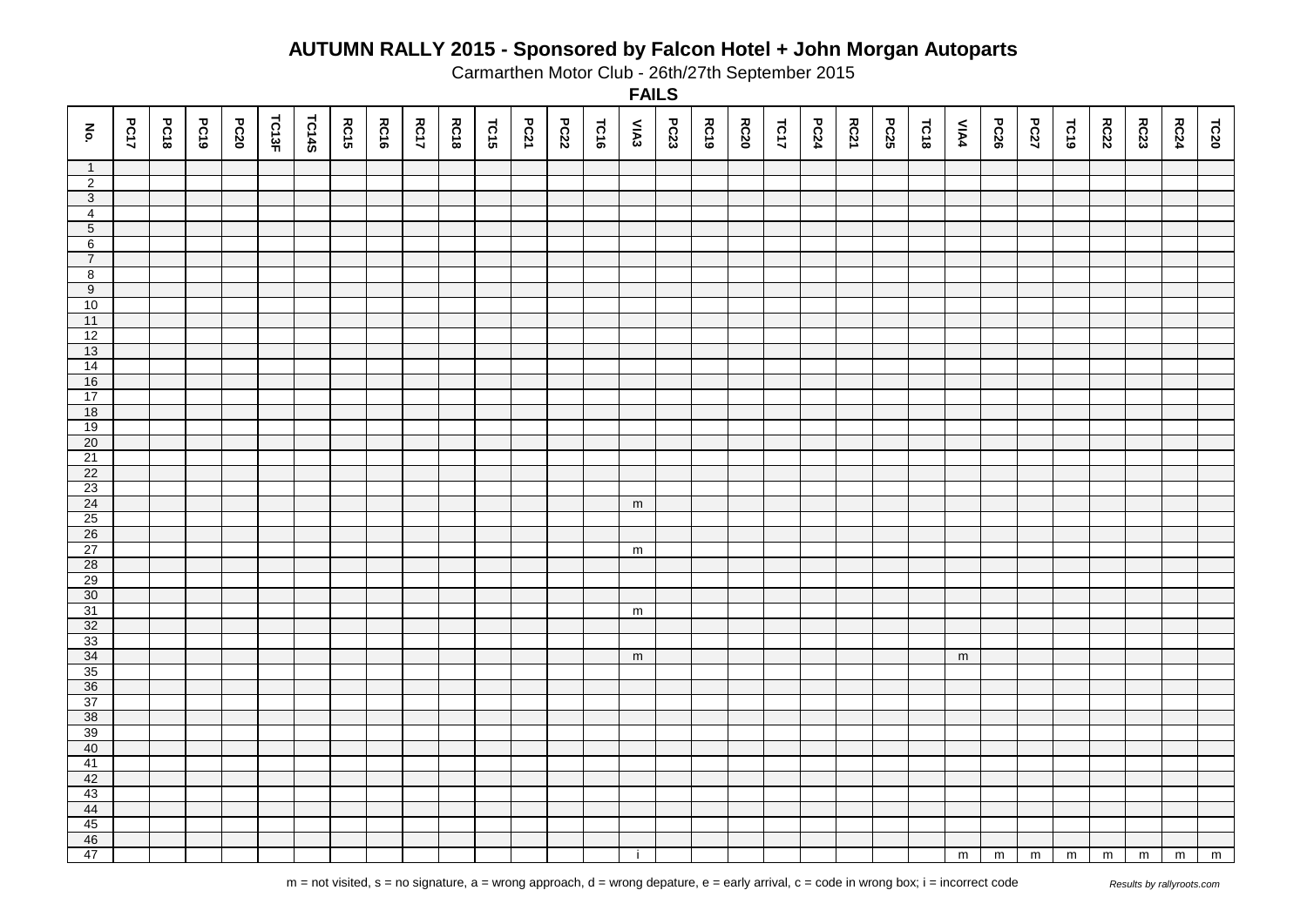Carmarthen Motor Club - 26th/27th September 2015

| $\mathbf{\tilde{e}}$ | <b>PC17</b> | <b>PC18</b> | PC19 | <b>PC20</b> | TC13F | <b>TC14S</b> | <b>RC15</b> | <b>RC16</b> | <b>RC17</b> | <b>RC18</b> | TC15 | <b>PC21</b> | <b>PC22</b> | TC16 | MAA | PC23 | <b>RC19</b> | <b>RC20</b> | TC17         | <b>PC24</b> | <b>RC21</b> | <b>PC25</b> | TC18 | MA4 | PC26 | <b>PC27</b> | TC19 | <b>RC22</b> | <b>RC23</b> | <b>RC24</b> | TC20 |
|----------------------|-------------|-------------|------|-------------|-------|--------------|-------------|-------------|-------------|-------------|------|-------------|-------------|------|-----|------|-------------|-------------|--------------|-------------|-------------|-------------|------|-----|------|-------------|------|-------------|-------------|-------------|------|
| 48                   |             |             |      |             |       |              |             |             |             |             |      |             |             |      |     |      |             |             |              |             |             |             |      |     |      |             |      |             |             |             |      |
| 49                   |             |             |      |             |       |              |             |             |             |             |      |             |             |      |     |      |             |             |              |             |             |             |      |     |      |             |      |             |             |             |      |
| 50                   |             |             |      |             |       |              |             |             |             |             |      |             |             |      |     |      |             |             |              |             |             |             |      |     |      |             |      |             |             |             |      |
| 51                   |             |             |      |             |       |              |             |             |             |             |      |             |             |      |     |      |             |             |              |             |             |             |      |     |      |             |      |             |             |             |      |
| 52                   |             |             |      |             |       |              |             |             |             |             |      |             |             |      |     |      |             |             |              |             |             |             |      |     |      |             |      |             |             |             |      |
| 53                   |             |             |      |             |       |              |             |             |             |             |      |             |             |      |     |      |             |             |              |             |             |             |      |     |      |             |      |             |             |             |      |
| 54                   |             |             |      |             |       |              |             |             |             |             |      |             |             |      |     |      |             |             |              |             |             |             |      |     |      |             |      |             |             |             |      |
| 55                   |             |             |      |             |       |              |             |             |             |             |      |             |             |      |     |      |             |             |              |             |             |             |      |     |      |             | ee   |             |             |             |      |
| 56                   |             |             |      |             |       |              |             |             |             |             |      |             |             |      |     |      |             |             |              |             |             |             |      |     |      |             |      |             |             |             |      |
| 57                   |             |             |      |             |       |              |             |             |             |             |      |             |             |      |     |      |             |             |              |             |             |             |      | m   |      |             |      |             |             |             | e    |
| 58                   |             |             |      |             |       | ee           |             |             |             |             |      |             |             |      |     |      |             |             |              |             |             |             |      |     |      |             |      |             |             |             |      |
| 59                   |             |             |      |             |       |              |             |             |             |             |      |             |             |      |     |      |             |             |              |             |             |             |      |     |      |             |      |             |             |             |      |
| 60                   |             |             |      |             |       |              |             |             |             |             |      |             |             |      |     |      |             |             |              |             |             |             |      |     |      |             |      |             |             |             |      |
| 61                   |             |             |      |             |       |              |             |             |             |             |      |             |             |      |     |      |             |             |              |             |             |             |      |     |      |             |      |             |             |             |      |
| 62                   |             |             |      |             |       |              |             |             |             |             |      |             |             |      |     |      |             |             |              |             |             |             |      |     |      |             |      |             |             |             |      |
| 63                   |             |             |      |             |       |              |             |             |             |             |      |             |             |      |     |      |             |             |              |             |             |             |      |     |      |             |      |             |             |             |      |
| 64                   |             |             |      |             |       |              |             |             |             |             |      |             |             |      |     |      |             |             |              |             |             |             |      |     |      |             |      |             |             |             |      |
| 65                   |             |             |      |             |       |              |             |             |             |             |      |             |             |      | m   |      |             |             |              |             |             |             |      |     |      |             |      |             |             |             |      |
| 66                   |             |             |      |             |       |              |             |             |             |             |      |             |             |      |     |      |             |             |              |             |             |             |      |     |      |             |      |             |             |             |      |
| 67                   |             |             |      |             |       |              |             |             |             |             |      |             |             |      |     |      |             |             |              |             |             |             |      |     |      |             |      |             |             |             |      |
| 68                   |             |             |      |             |       |              |             |             |             |             |      |             |             |      |     |      |             |             |              |             |             |             |      |     |      |             |      |             |             |             |      |
| 69                   |             |             |      |             |       |              |             |             |             |             |      |             |             |      |     |      |             |             |              |             |             |             |      |     |      |             |      |             |             |             |      |
| 70                   |             |             |      |             |       |              |             |             |             |             |      |             |             |      |     |      |             |             |              |             |             |             |      |     |      |             |      |             |             |             |      |
| 71                   |             |             |      |             |       |              |             |             |             |             |      |             |             |      |     |      |             |             |              |             |             |             |      |     |      |             |      |             |             |             |      |
| 72                   |             |             |      |             |       |              |             |             |             |             |      |             |             |      |     |      |             |             |              |             |             |             |      |     |      |             |      |             |             |             |      |
| 73                   |             |             |      |             |       |              |             |             |             |             |      |             |             |      |     |      | -i          | m           |              |             |             |             |      |     |      |             |      |             |             | -i          |      |
| 74                   |             |             |      |             |       |              |             |             |             |             |      |             |             |      |     |      |             |             |              |             |             |             |      | -i  |      |             |      |             |             |             |      |
| 75                   |             |             |      |             |       |              |             |             |             |             |      |             |             |      |     |      |             |             | $\mathbf{e}$ |             |             |             |      |     |      |             |      |             |             |             |      |
| 76                   |             |             |      |             |       |              |             |             |             |             |      |             |             |      | m   |      |             |             |              |             |             |             |      |     |      |             |      |             |             |             |      |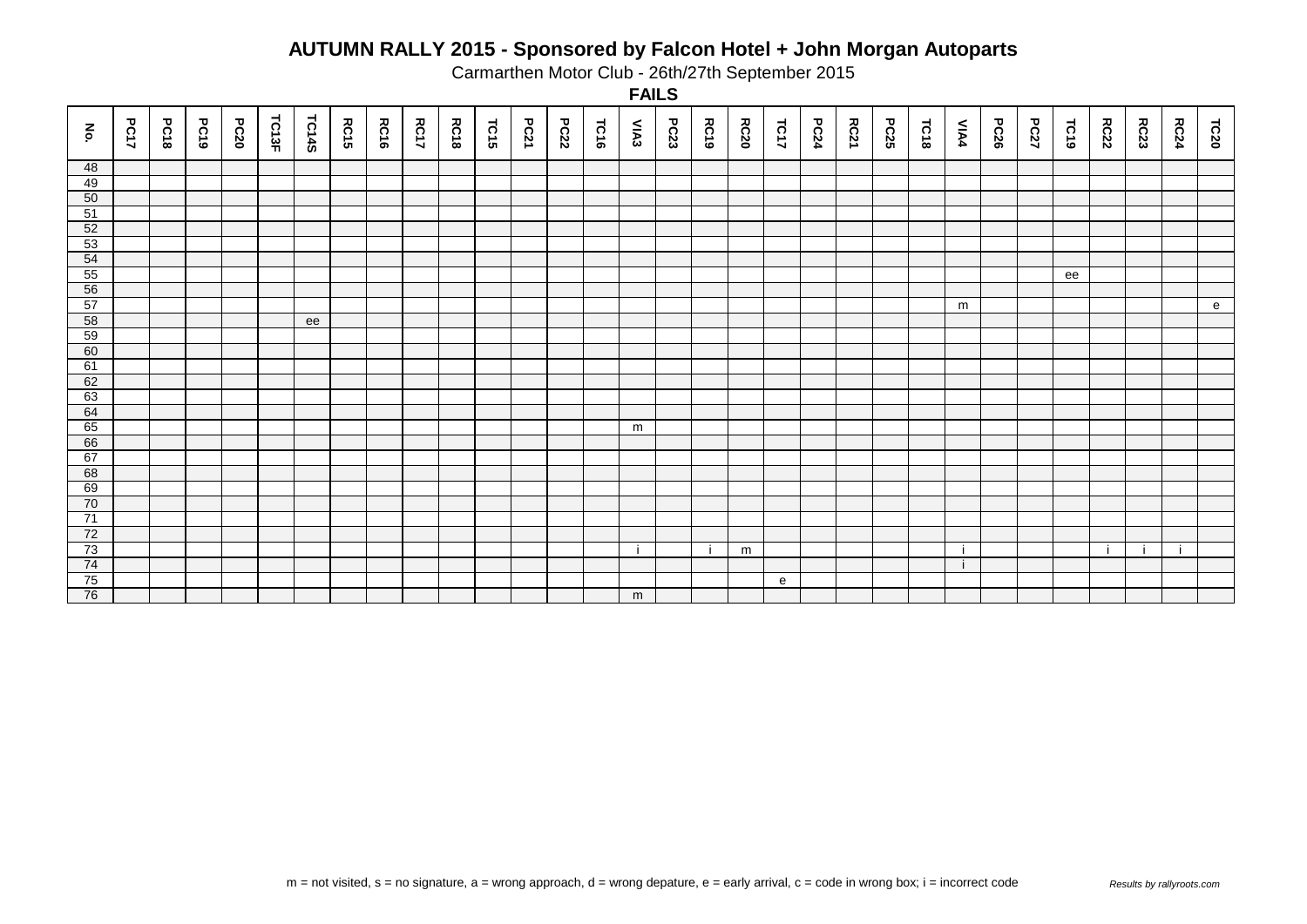Carmarthen Motor Club - 26th/27th September 2015

| $\mathbf{\tilde{e}}$ | <b>PC28</b> | <b>PC29</b> | <b>RC25</b>    | TC21         | PC30 | PC31         | TC22F          | <b>MTC2</b>  | <b>MTC3</b> | TC23S | <b>AIA A</b> | <b>SAR</b> | PC32 | PC33 | <b>RC26</b> | TC24 | PC34      | PC35 | TC27                              | VIA C | TC25      | PC36 | <b>PC37</b> | PC38         | TC26         | <b>RC28</b> | <b>RC29</b> | <b>RC30</b> | RC31      | TC27 | PC39 |
|----------------------|-------------|-------------|----------------|--------------|------|--------------|----------------|--------------|-------------|-------|--------------|------------|------|------|-------------|------|-----------|------|-----------------------------------|-------|-----------|------|-------------|--------------|--------------|-------------|-------------|-------------|-----------|------|------|
| $\overline{1}$       |             |             |                |              |      |              |                |              |             |       |              |            |      |      |             |      |           |      |                                   |       |           |      |             |              |              |             |             |             |           |      |      |
| $\overline{2}$       |             |             |                |              |      |              |                |              |             |       |              |            |      |      |             |      |           |      |                                   |       |           |      |             |              |              |             |             |             |           |      |      |
| $\overline{3}$       |             |             |                |              |      |              |                |              |             |       |              |            |      |      |             |      |           |      |                                   |       |           |      |             |              |              |             |             |             |           |      |      |
| $\overline{4}$       |             |             |                |              |      |              |                |              |             |       |              |            |      |      |             |      | ${\sf m}$ | m    | m                                 | m     | ${\sf m}$ | m    | m           | m            | m            | m           | m           | m           | ${\sf m}$ |      |      |
| $\overline{5}$       |             |             |                |              |      |              |                |              |             |       |              |            |      |      |             |      |           |      |                                   |       |           |      |             |              |              |             |             |             |           |      |      |
| 6                    |             |             |                |              |      |              |                |              |             |       |              |            |      |      |             |      |           |      |                                   |       |           |      |             |              |              |             |             |             |           |      |      |
| $\overline{7}$       |             |             |                |              |      |              |                |              |             |       |              |            |      |      |             |      |           |      |                                   |       |           |      |             |              |              |             |             |             |           |      |      |
| $\overline{8}$       |             |             |                |              |      |              |                |              |             |       |              |            |      |      |             |      |           |      |                                   |       |           |      |             |              |              |             |             |             |           |      |      |
| 9                    |             |             |                |              |      |              |                |              |             |       |              |            |      |      |             |      |           |      |                                   |       |           |      |             |              |              |             |             |             |           |      |      |
| 10<br>11             |             |             |                |              |      |              |                |              |             |       |              |            |      |      |             |      |           |      |                                   |       |           |      |             |              |              |             |             |             |           |      |      |
|                      |             |             |                |              |      |              |                |              |             |       | $\mathtt{C}$ |            |      |      |             |      |           |      |                                   |       |           |      |             | $\mathsf{a}$ |              |             |             |             |           |      |      |
| 12<br>13             |             |             |                |              |      |              |                |              |             |       |              |            |      |      |             |      |           |      |                                   |       |           |      |             |              |              |             |             |             |           |      |      |
| 14                   |             |             |                |              |      |              |                |              |             |       |              |            |      |      |             |      |           |      |                                   |       |           |      |             |              |              |             |             |             |           |      |      |
| 16                   |             |             |                |              |      |              |                |              |             |       |              |            |      |      |             |      |           |      |                                   |       |           |      |             |              |              |             |             |             |           |      |      |
| 17                   |             |             |                |              |      |              |                |              |             |       |              |            |      |      |             |      |           |      |                                   |       |           |      |             |              |              |             |             |             |           |      |      |
| 18                   |             |             |                |              |      |              |                |              |             |       |              |            |      |      |             |      |           |      |                                   |       |           |      |             |              |              |             |             |             |           |      |      |
| 19                   |             |             |                |              |      |              |                | ${\bf e}$    |             |       |              |            |      |      |             |      |           |      |                                   |       |           |      |             |              |              |             |             |             |           |      |      |
| 20                   |             |             |                |              |      |              |                |              |             |       |              |            |      |      |             |      |           |      |                                   |       |           |      |             |              |              |             |             |             |           |      |      |
| $\overline{21}$      |             |             |                |              |      |              |                |              |             |       |              |            |      |      |             |      |           |      |                                   |       |           |      |             |              |              |             |             |             |           |      |      |
| 22                   |             |             |                |              |      |              |                |              |             |       |              |            |      |      |             |      |           |      |                                   |       |           |      |             | $\mathsf a$  |              |             |             |             |           |      |      |
| 23                   |             |             |                |              |      |              |                |              |             |       |              |            |      |      |             |      |           |      |                                   |       |           |      |             |              |              |             |             |             |           |      |      |
| 24                   |             |             |                |              |      |              |                |              |             |       |              |            |      |      |             |      |           |      |                                   |       |           |      |             |              |              |             |             |             |           |      |      |
| 25                   |             |             |                |              |      |              |                |              |             |       |              |            |      |      |             |      |           |      |                                   |       |           |      |             | $\mathsf{a}$ |              |             |             |             |           |      |      |
| 26                   |             |             |                |              |      |              |                |              |             |       |              |            |      |      |             |      |           |      |                                   |       |           |      |             |              |              |             |             |             |           |      |      |
| 27                   |             |             |                |              |      |              |                |              |             |       |              |            |      |      |             |      |           |      |                                   |       |           |      |             | $\mathsf{a}$ |              |             |             |             |           |      |      |
| 28                   |             |             |                |              |      |              |                |              |             |       |              |            |      |      |             |      |           |      |                                   |       |           |      |             |              |              |             |             |             |           |      |      |
| 29                   |             |             |                |              |      |              |                |              |             |       |              |            |      |      |             |      |           |      |                                   |       |           |      |             |              |              |             |             |             |           |      |      |
| 30                   |             |             |                |              |      |              |                |              |             |       |              |            |      |      |             |      |           |      |                                   |       |           |      |             |              |              |             |             |             |           |      |      |
| 31                   |             |             |                |              |      |              |                |              |             |       |              | m          |      |      |             |      |           |      |                                   |       |           |      |             |              |              |             |             |             |           |      |      |
| 32                   |             |             |                |              |      |              |                | $\mathbf{e}$ |             |       |              |            |      |      |             |      |           |      |                                   |       |           |      |             | $\mathbf{a}$ |              |             |             |             |           |      |      |
| 33                   |             |             |                |              |      |              |                |              |             |       |              |            |      |      |             |      |           |      |                                   |       |           |      |             |              |              |             |             |             |           |      |      |
| 34                   |             |             |                |              |      | $\mathsf{a}$ |                |              |             |       |              |            |      |      |             |      |           |      |                                   |       |           |      |             |              | $\mathsf{a}$ |             |             |             |           |      |      |
| 35                   |             |             |                |              |      |              |                |              |             |       |              |            |      |      |             |      |           |      |                                   |       |           |      |             |              |              |             |             |             |           |      |      |
| 36                   |             |             |                |              |      |              |                |              |             |       |              |            |      |      |             |      |           |      |                                   |       |           |      |             |              |              |             |             |             |           |      |      |
| 37<br>38             |             |             |                |              |      |              |                |              |             |       |              |            |      |      |             |      |           |      |                                   |       |           |      |             |              |              |             |             |             |           |      |      |
| 39                   |             |             |                |              |      |              |                |              |             |       |              |            |      |      |             |      |           |      |                                   |       |           |      |             |              |              |             |             |             |           |      |      |
| 40                   |             |             |                | $\mathsf{e}$ |      | a            |                |              |             |       |              |            |      |      |             |      |           |      |                                   |       |           |      |             |              |              |             |             |             |           |      |      |
| 41                   |             |             |                |              |      |              |                |              |             |       |              |            |      |      |             |      |           |      |                                   |       |           |      |             |              |              |             |             |             |           |      |      |
| 42                   |             |             |                |              |      |              |                |              |             |       |              |            |      |      |             |      |           |      |                                   |       |           |      |             |              |              |             |             |             |           |      |      |
| 43                   |             |             |                |              |      |              |                |              |             |       |              |            |      |      |             |      |           |      |                                   |       |           |      |             |              |              |             |             |             |           |      |      |
| 44                   |             |             |                |              |      |              |                |              |             |       |              | m          |      |      |             |      |           |      |                                   |       |           |      |             |              |              |             |             |             |           |      |      |
| 45                   |             |             |                |              |      |              |                |              |             |       |              |            |      |      |             |      |           |      |                                   |       |           |      |             |              |              |             |             |             |           |      |      |
| 46                   |             |             |                |              |      |              |                |              |             |       |              |            |      |      |             |      |           |      |                                   |       |           |      |             |              |              |             |             |             |           |      |      |
| 47                   | $\mathsf m$ | m           | $\overline{m}$ | m            | m    | m            | $\overline{m}$ |              |             |       | ${\sf m}$    | m          |      |      |             |      |           |      | $\mathsf{e}% _{t}\left( t\right)$ |       |           |      |             |              |              |             |             |             |           |      |      |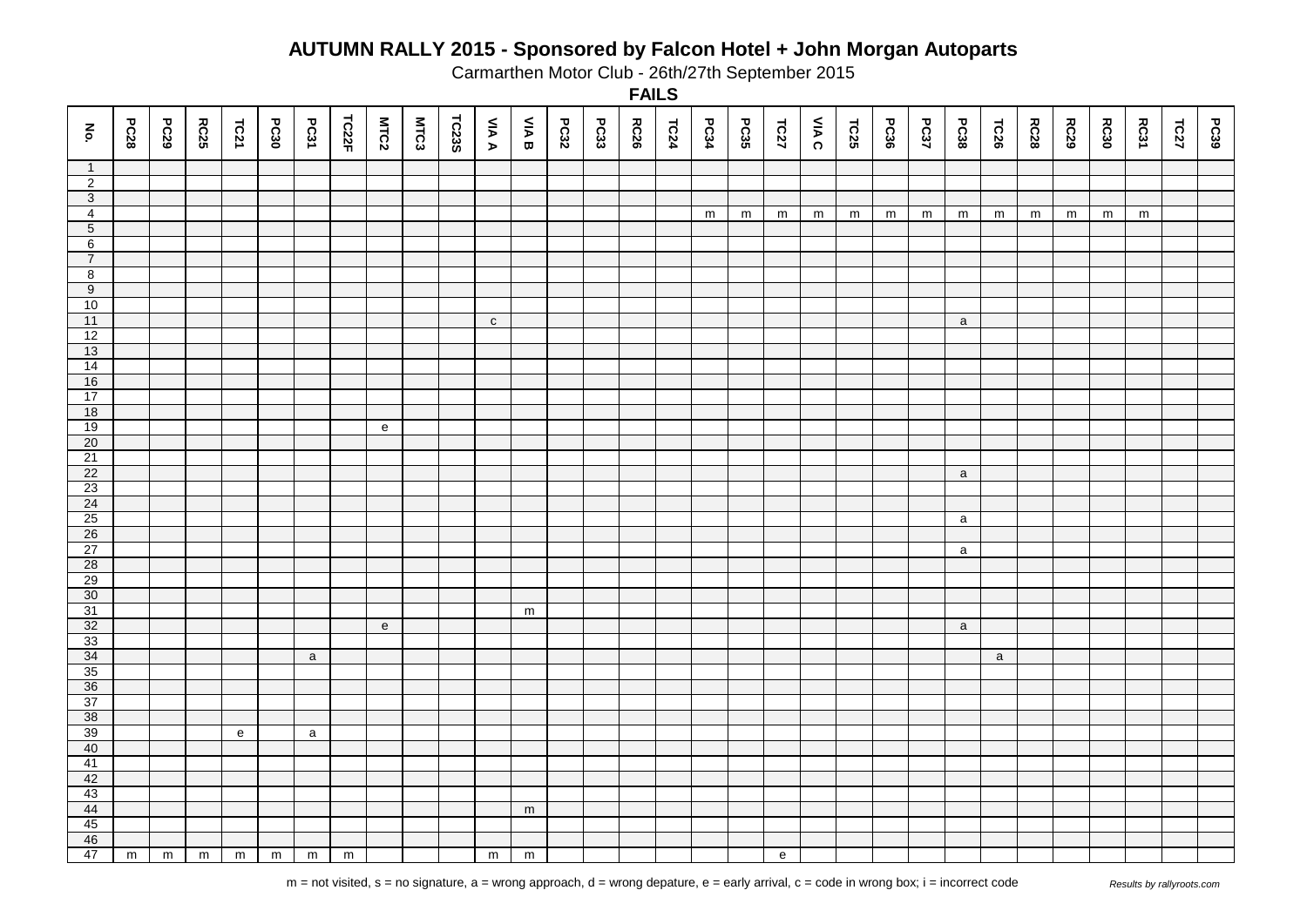Carmarthen Motor Club - 26th/27th September 2015

| $\mathbf{\tilde{e}}$ | <b>PC28</b> | PC29 | <b>RC25</b>  | TC21 | PC30 | PC31 | TC22F | MTC2 | <b>MTC3</b> | TC23S | <b>AIAA</b> | <b>NAB</b> | PC32 | PC33 | <b>RC26</b> | TC24 | PC34 | PC35 | TC27 | VIA C | TC25 | PC36 | <b>PC37</b> | PC38 | TC26 | <b>RC28</b> | <b>RC29</b> | <b>RC30</b> | RC31 | TC27 | PC39 |
|----------------------|-------------|------|--------------|------|------|------|-------|------|-------------|-------|-------------|------------|------|------|-------------|------|------|------|------|-------|------|------|-------------|------|------|-------------|-------------|-------------|------|------|------|
|                      |             |      |              |      |      |      |       |      |             |       |             |            |      |      |             |      |      |      |      |       |      |      |             |      |      |             |             |             |      |      |      |
| 48                   |             |      |              |      |      |      |       |      |             |       |             | m          |      |      |             |      |      |      |      |       |      |      |             |      |      |             |             |             |      |      |      |
| 49<br>50             |             |      |              |      |      |      |       |      |             |       |             |            |      |      |             |      |      |      |      |       |      |      |             |      |      |             |             |             |      |      |      |
| 51                   |             |      |              |      |      |      |       |      |             |       |             |            |      |      |             |      |      |      |      |       |      |      |             |      |      |             |             |             |      |      |      |
| 52                   |             |      |              |      |      | a    |       |      |             |       |             |            |      |      |             |      |      |      |      |       |      |      |             |      |      |             |             |             |      |      |      |
| 53                   |             |      |              |      |      |      |       |      |             |       |             |            |      |      |             |      |      |      |      |       |      |      |             |      |      |             |             |             |      |      |      |
| 54                   |             |      |              |      |      |      |       |      |             |       |             |            |      |      |             |      |      |      |      |       |      |      |             |      | a    |             |             |             |      |      |      |
| 55                   |             |      | $\mathbf{C}$ |      |      |      |       |      |             |       |             |            |      |      |             |      |      |      |      |       |      |      |             | a    |      |             |             |             |      |      |      |
| 56                   |             |      |              |      |      |      |       |      |             |       |             |            |      |      |             |      |      |      |      |       |      |      |             |      |      |             |             |             |      |      |      |
| 57                   |             |      |              |      |      |      |       |      |             |       |             | m          |      |      |             |      |      |      |      |       |      |      |             |      | a    |             |             |             |      |      |      |
| 58                   |             |      |              |      |      |      |       |      |             |       |             |            |      |      |             |      |      |      |      |       |      |      |             |      |      |             |             |             |      | e    |      |
| 59                   |             |      |              |      |      |      |       |      |             |       |             |            |      |      |             |      |      |      |      |       |      |      |             |      |      |             |             |             |      |      |      |
| 60                   |             |      |              |      |      |      |       |      |             |       |             |            |      |      |             |      |      |      |      |       |      |      |             | a    |      |             |             |             |      |      |      |
| 61                   |             |      |              |      |      |      |       |      |             |       |             |            |      |      |             |      |      |      |      |       |      |      |             |      |      |             |             |             |      |      |      |
| 62                   |             |      |              |      |      |      |       |      |             |       |             |            |      |      |             |      |      |      |      |       |      |      |             | a    |      |             |             |             |      |      |      |
| 63                   |             |      |              |      |      |      |       |      |             |       |             |            |      |      |             |      |      |      |      |       |      |      |             | a    |      | s           | m           | m           | m    | m    | m    |
| 64                   |             |      |              |      |      | a    |       |      |             |       |             |            |      |      |             |      |      |      |      |       |      |      |             | a    |      |             |             |             |      |      |      |
| 65                   |             |      |              |      |      |      |       |      |             |       |             |            |      |      |             |      |      |      |      |       |      |      |             |      |      |             |             |             |      |      |      |
| 66                   |             |      |              |      |      | a    |       |      |             |       |             | m          |      |      |             |      |      |      |      |       |      |      |             |      |      |             |             |             |      |      |      |
| 67                   |             |      |              |      |      | a    |       |      |             |       |             |            |      |      |             |      |      |      |      |       |      |      |             |      |      |             |             |             |      |      |      |
| 68                   |             |      |              |      |      |      |       |      |             |       |             |            |      |      |             |      |      |      |      |       |      |      |             |      |      |             |             |             |      |      |      |
| 69                   |             |      |              |      |      |      |       |      |             |       |             |            |      |      |             |      |      |      |      |       |      |      |             |      |      |             |             |             |      |      |      |
| 70                   |             |      |              |      |      |      |       |      |             |       |             |            |      |      |             |      |      |      |      |       |      |      |             |      |      |             |             |             |      |      |      |
| $\overline{71}$      |             |      |              |      |      |      |       |      |             |       |             |            |      |      |             |      |      |      |      |       |      |      |             |      |      |             |             |             |      |      |      |
| 72                   |             |      |              |      |      |      |       |      |             |       |             |            |      |      |             |      |      |      |      |       |      |      |             |      |      |             |             |             |      |      |      |
| 73                   |             |      |              |      |      | a    |       |      |             |       |             |            |      |      |             |      |      |      |      |       |      |      |             |      |      |             |             |             |      |      |      |
| 74                   |             |      |              |      |      | a    |       |      |             |       |             |            |      |      |             |      |      |      |      |       |      |      |             |      |      |             |             |             |      |      |      |
| 75                   |             |      |              |      |      | a    |       |      |             |       |             |            |      |      |             |      |      |      |      |       |      |      |             |      |      |             |             |             |      |      |      |
| 76                   |             |      |              |      |      |      |       |      |             |       |             | m          |      |      |             |      |      |      |      |       |      |      |             |      | a    |             |             |             |      |      | m    |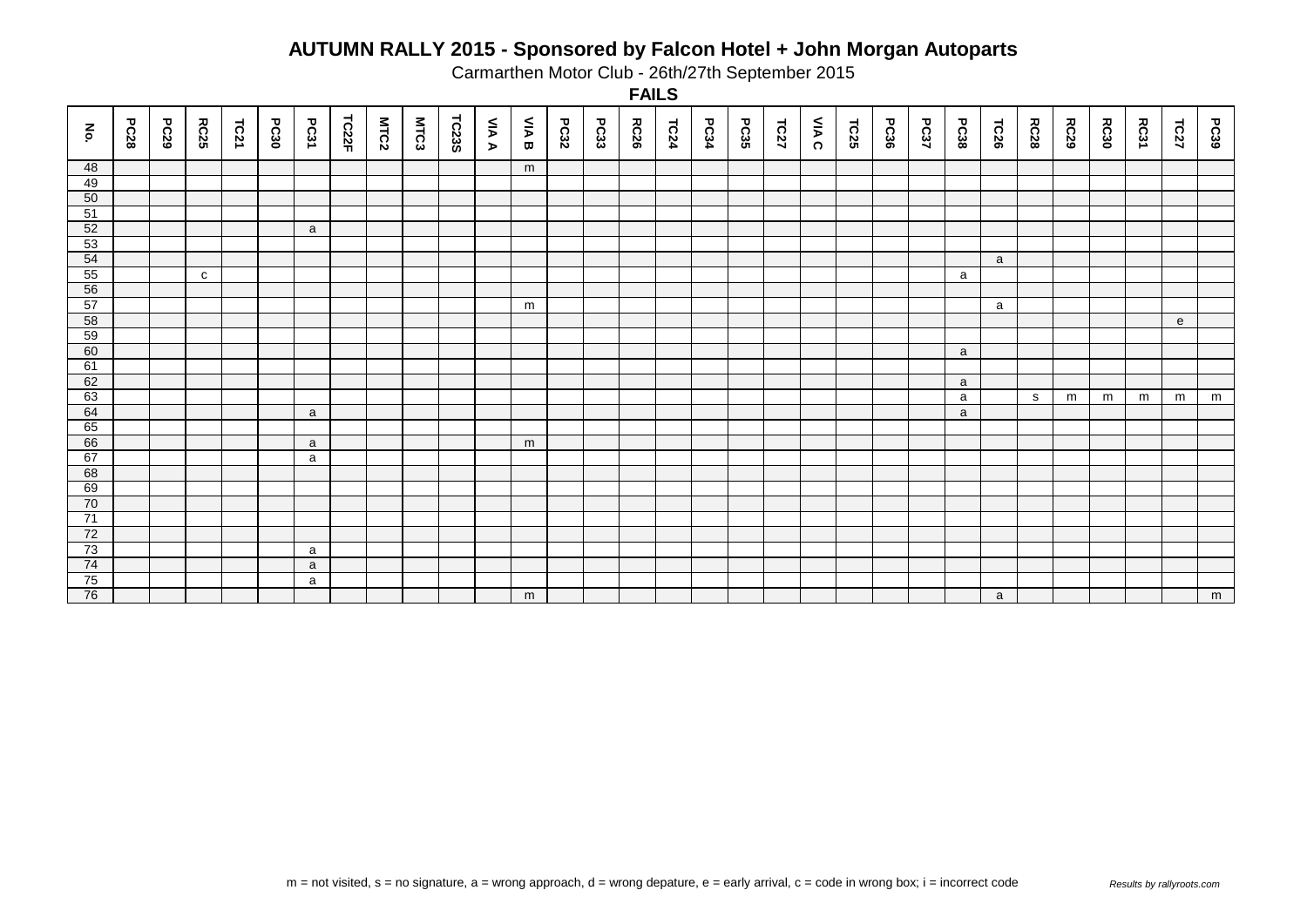Carmarthen Motor Club - 26th/27th September 2015

| $\mathbf{\tilde{e}}$ | <b>UAD</b>     | PC40 | <b>VIAE</b> | TC28 | PC41 | PC42 | <b>RC32</b> | PC43 | PC44 | TC29F | <b>TC30S</b> | <b>RC33</b> | PC45 | <b>PC46</b> | TC31 | <b>PC47</b> | PC48 | <b>RC34</b> | TC32 | PC49      | <b>PC50</b> | <b>RC35</b> | <b>RC36</b> | TCS3 | <b>RC37</b> | <b>PC51</b> | <b>RC38</b> | TC34F |
|----------------------|----------------|------|-------------|------|------|------|-------------|------|------|-------|--------------|-------------|------|-------------|------|-------------|------|-------------|------|-----------|-------------|-------------|-------------|------|-------------|-------------|-------------|-------|
| $\overline{1}$       |                |      |             |      |      |      |             |      |      |       |              |             |      |             |      |             |      |             |      |           |             |             |             |      |             |             |             |       |
| $\overline{2}$       |                |      |             |      |      |      |             |      |      |       |              |             |      |             |      |             |      |             |      |           |             |             |             |      |             |             |             |       |
| $\overline{3}$       |                |      |             |      |      |      |             |      |      |       |              |             |      |             |      |             |      |             |      |           |             |             |             |      |             |             |             |       |
| $\overline{4}$       |                |      |             |      |      |      |             |      |      |       |              |             |      |             |      |             |      | ${\sf m}$   |      | ${\sf m}$ | m           | m           | m           | m    | ${\sf m}$   | m           | m           | m     |
| $\overline{5}$<br>6  |                |      |             |      |      |      |             |      |      |       |              |             |      |             |      |             |      |             |      |           |             |             |             |      |             |             |             |       |
| $\overline{7}$       |                |      |             |      |      |      |             |      |      |       |              |             |      |             |      |             |      |             |      |           |             |             |             |      |             |             |             |       |
| $\overline{8}$       |                |      |             |      |      |      |             |      |      |       |              |             |      |             |      |             |      |             |      |           |             |             |             |      |             |             |             |       |
| $\overline{9}$       |                |      |             |      |      |      |             |      |      |       |              |             |      |             |      |             |      |             |      |           |             |             |             |      |             |             |             |       |
| 10                   |                |      |             |      |      |      |             |      |      |       |              |             |      |             |      |             |      |             |      |           |             |             |             |      |             |             |             |       |
| 11                   |                |      |             |      |      |      |             |      |      |       |              |             |      |             |      |             |      |             |      |           |             |             |             |      |             |             |             |       |
| 12                   |                |      |             |      |      |      |             |      |      |       |              |             |      |             |      |             |      |             |      |           |             |             |             |      |             |             |             |       |
| 13                   |                |      |             |      |      |      |             |      |      |       |              |             |      |             |      |             |      |             |      |           |             |             |             |      |             |             |             |       |
| 14                   |                |      |             |      |      |      |             |      |      |       |              |             |      |             |      |             |      |             |      |           |             |             |             |      |             |             |             |       |
| 16                   |                |      |             |      |      |      |             |      |      |       |              |             |      |             |      |             |      |             |      |           |             |             |             |      |             |             |             |       |
| 17                   |                |      |             |      |      |      |             |      |      |       |              |             |      |             |      |             |      |             |      |           |             |             |             |      |             |             |             |       |
| 18                   |                |      |             |      |      |      |             |      |      |       |              |             |      |             |      |             |      |             |      |           |             |             |             |      |             |             |             |       |
| 19                   |                |      |             |      |      |      |             |      |      |       |              |             |      |             |      |             |      |             |      |           |             |             |             |      |             |             |             |       |
| 20<br>21             |                |      |             |      |      |      |             |      |      |       |              |             |      |             |      |             |      |             |      |           |             |             |             |      |             |             |             |       |
| 22                   |                |      |             |      |      |      |             |      |      |       |              |             |      |             |      |             |      |             |      |           |             |             |             |      |             |             |             |       |
| 23                   |                |      |             |      |      |      |             |      |      |       |              |             |      |             |      |             |      |             |      |           |             |             |             |      |             |             |             |       |
| 24                   |                |      |             |      |      |      |             |      |      |       |              |             |      |             |      |             |      |             |      |           |             |             |             |      |             |             |             |       |
| 25                   | j.             |      |             |      |      |      |             |      |      |       |              |             |      |             |      |             |      |             |      |           |             |             |             |      |             |             |             |       |
| 26                   |                |      |             |      |      |      |             |      |      |       |              |             |      |             |      |             |      |             |      |           |             |             |             |      |             |             |             |       |
| 27                   |                |      |             |      |      |      |             |      |      |       |              |             |      |             |      |             |      |             |      |           |             |             |             |      |             |             |             |       |
| 28                   |                |      |             |      |      |      |             |      |      |       |              |             |      |             |      |             |      |             |      |           |             |             |             |      |             |             |             |       |
| 29                   |                |      |             |      |      |      |             |      |      |       |              |             |      |             |      |             |      |             |      |           |             |             |             |      |             |             |             |       |
| 30                   |                |      |             |      |      |      |             |      |      |       |              |             |      |             |      |             |      |             |      |           |             |             |             |      |             |             |             |       |
| 31                   |                |      |             |      |      |      |             |      |      |       |              |             |      |             |      |             |      |             |      |           |             |             |             |      |             |             |             |       |
| 32                   |                |      |             |      |      |      |             |      |      |       |              |             |      |             |      |             |      |             |      |           |             |             |             |      |             |             |             |       |
| 33                   |                |      |             |      |      |      |             |      |      |       |              |             |      |             |      |             |      |             |      |           |             |             |             |      |             |             |             |       |
| $\frac{34}{35}$      |                |      |             |      |      |      |             |      |      |       |              |             |      |             |      |             |      |             |      |           |             |             |             |      |             |             |             |       |
| 36                   |                |      |             |      |      |      |             |      |      |       |              |             |      |             |      |             |      |             |      |           |             |             |             |      |             |             |             |       |
| 37                   |                |      |             |      |      |      |             |      |      |       |              |             |      |             |      |             |      |             |      |           |             |             |             |      |             |             |             |       |
| 38                   |                |      |             |      |      |      |             |      |      |       |              |             |      |             |      |             |      |             |      |           |             |             |             |      |             |             |             |       |
| 39                   |                |      |             |      |      |      |             |      |      |       |              |             |      |             |      |             |      |             |      |           |             |             |             |      |             |             |             |       |
| 40                   |                |      |             |      |      |      |             |      |      |       |              |             |      |             |      |             |      |             |      |           |             |             |             |      |             |             |             |       |
| 41                   |                |      |             |      |      |      |             |      |      |       |              |             |      |             |      |             |      |             |      |           |             |             |             |      |             |             |             |       |
| 42                   |                |      |             |      |      |      |             |      |      |       |              |             |      |             |      |             |      |             |      |           |             |             |             |      |             |             |             |       |
| 43                   |                |      |             |      |      |      |             |      |      |       |              |             |      |             |      |             |      |             |      |           |             |             |             |      |             |             |             |       |
| $\frac{44}{45}$      |                |      |             |      |      |      |             |      |      |       |              |             |      |             |      |             |      |             |      |           |             |             |             |      |             |             |             |       |
|                      |                |      |             |      |      |      |             |      |      |       |              |             |      |             |      |             |      |             |      |           |             |             |             |      |             |             |             |       |
| 46                   |                |      |             |      |      |      |             |      |      |       |              |             |      |             |      |             |      |             |      |           |             |             |             |      |             |             |             |       |
| 47                   | $\overline{m}$ |      |             |      |      |      |             |      |      |       | eee          |             |      |             |      |             |      |             |      |           |             |             |             |      |             |             |             |       |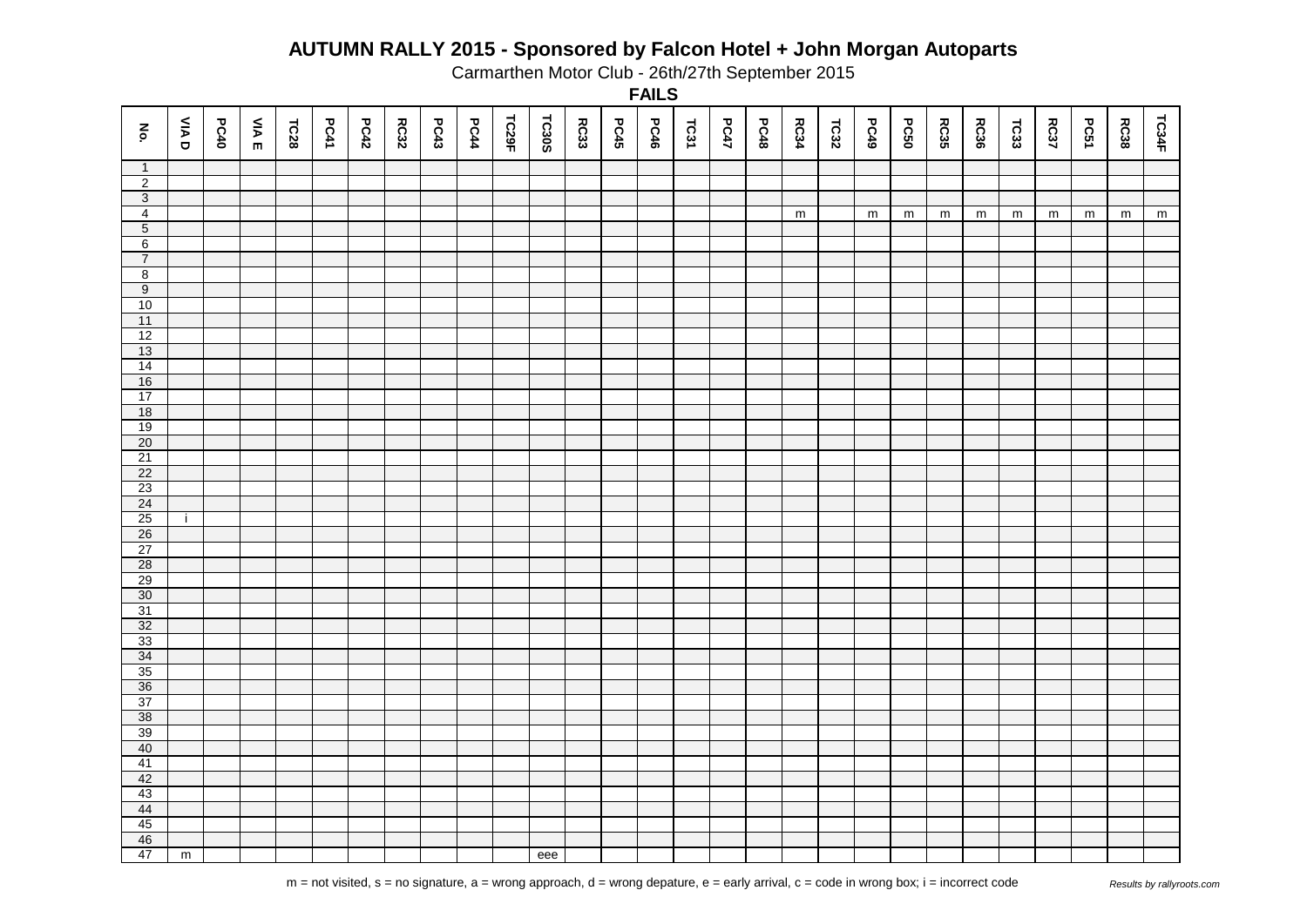Carmarthen Motor Club - 26th/27th September 2015

| $\mathbf{\tilde{e}}$ | <b>AIA</b> | PC40 | <b>VIA</b> E | TC28 | <b>PC41</b> | PC42 | <b>RC32</b> | PC43 | PC44 | TC29F | <b>TC30S</b> | RC33 | PC45 | <b>PC46</b> | TC31 | <b>PC47</b> | PC48 | <b>RC34</b> | TC32 | PC49 | <b>PC50</b> | RC35 | <b>RC36</b> | TC33 | <b>RC37</b> | PC51 | <b>RC38</b> | TC34F |
|----------------------|------------|------|--------------|------|-------------|------|-------------|------|------|-------|--------------|------|------|-------------|------|-------------|------|-------------|------|------|-------------|------|-------------|------|-------------|------|-------------|-------|
| 48                   |            |      |              |      |             |      |             |      |      |       |              |      |      |             |      |             |      |             |      |      |             |      |             |      |             |      |             |       |
| 49                   |            |      |              |      |             |      |             |      |      |       |              |      |      |             |      |             |      |             |      |      |             |      |             |      |             |      |             |       |
| 50                   |            |      |              |      |             |      |             |      |      |       |              |      |      |             |      |             |      |             |      |      |             |      |             |      |             |      |             |       |
| 51                   |            |      |              |      |             |      |             |      |      |       |              |      |      |             |      |             |      |             |      |      |             |      |             |      |             |      |             |       |
| 52                   |            |      |              |      |             |      |             |      |      |       |              |      |      |             |      |             |      |             |      |      |             |      |             |      |             |      |             |       |
| 53                   |            |      |              |      |             |      |             |      |      |       |              |      |      |             |      |             |      |             |      |      |             |      |             |      |             |      |             |       |
| 54                   |            |      |              |      |             |      |             |      |      |       |              | S    | m    |             |      |             |      |             |      |      |             |      |             |      |             |      |             |       |
| 55                   |            |      | m            |      | m           |      |             |      |      | m     |              |      |      |             |      |             |      |             |      |      |             |      |             |      | m           |      |             |       |
| 56                   |            |      |              |      |             |      |             |      |      |       |              |      |      |             |      |             |      |             |      |      |             |      |             |      |             |      |             |       |
| 57                   |            |      | m            |      |             |      |             |      |      |       |              | m    |      |             |      |             | s    | s           |      |      |             |      |             |      |             |      |             |       |
| 58                   |            |      |              |      |             |      |             |      |      |       |              |      |      |             |      |             |      |             |      |      |             |      |             |      |             |      |             |       |
| 59                   |            |      |              |      |             |      |             |      |      |       |              |      |      |             |      |             |      |             |      |      |             |      |             |      |             |      |             |       |
| 60                   |            |      |              |      |             |      |             |      |      |       |              |      |      |             |      |             |      |             |      |      |             |      |             |      |             |      |             |       |
| 61<br>62             |            |      |              |      |             |      |             |      |      |       |              |      |      |             |      |             |      |             |      |      |             |      |             |      |             |      |             |       |
| 63                   |            |      |              |      |             |      |             |      |      |       |              |      |      |             |      |             |      |             |      |      |             |      |             |      |             |      |             |       |
| 64                   | m          | m    | m            | m    | m           | m    | m           | m    | m    | m     | m            | m    | m    | m           | m    | m           | m    | m           | m    | m    | m           | m    | m           | m    | m           | m    | m           | m     |
| 65                   |            |      |              |      |             |      |             |      |      |       |              |      |      |             |      |             |      |             |      |      |             |      |             |      |             |      |             |       |
| 66                   | m          |      |              |      |             |      |             |      |      |       |              |      |      |             |      |             |      |             |      |      |             |      |             |      |             |      |             |       |
| 67                   |            |      |              |      |             |      |             |      |      |       |              |      |      |             |      |             |      |             |      |      |             |      |             |      |             |      |             |       |
| 68                   |            |      |              |      |             |      |             |      |      |       |              |      |      |             |      |             |      |             |      |      |             |      |             |      |             |      |             |       |
| 69                   |            |      |              |      |             |      |             |      |      |       |              |      |      |             |      |             |      |             |      |      |             |      |             |      |             |      |             |       |
| 70                   |            |      |              |      |             |      |             |      |      |       |              |      |      |             |      |             |      |             |      |      |             |      |             |      |             |      |             |       |
| $\overline{71}$      | m          |      |              |      |             |      |             |      |      |       |              |      |      |             |      |             |      |             |      |      |             |      |             |      |             |      |             |       |
| 72                   |            |      |              |      |             |      |             |      |      |       |              |      |      |             |      |             |      |             |      |      |             |      |             |      |             |      |             |       |
| 73                   |            |      |              |      |             |      |             |      |      |       |              |      |      |             |      |             |      |             |      |      |             |      |             |      |             |      |             |       |
| 74                   |            |      |              | m    |             |      |             |      |      | m     | m            | m    | m    | m           | m    | m           | m    | m           | m    | m    | m           | m    | m           | m    | m           | m    | m           | m     |
| 75                   |            |      |              |      |             |      |             |      |      |       |              |      |      |             |      |             |      |             |      |      |             |      |             |      |             |      |             |       |
| 76                   |            |      |              | m    |             | m    |             |      |      | m     | m            | m    | m    | m           | m    | m           | m    | m           | m    | m    | m           | m    | m           | m    | m           | m    | m           | m     |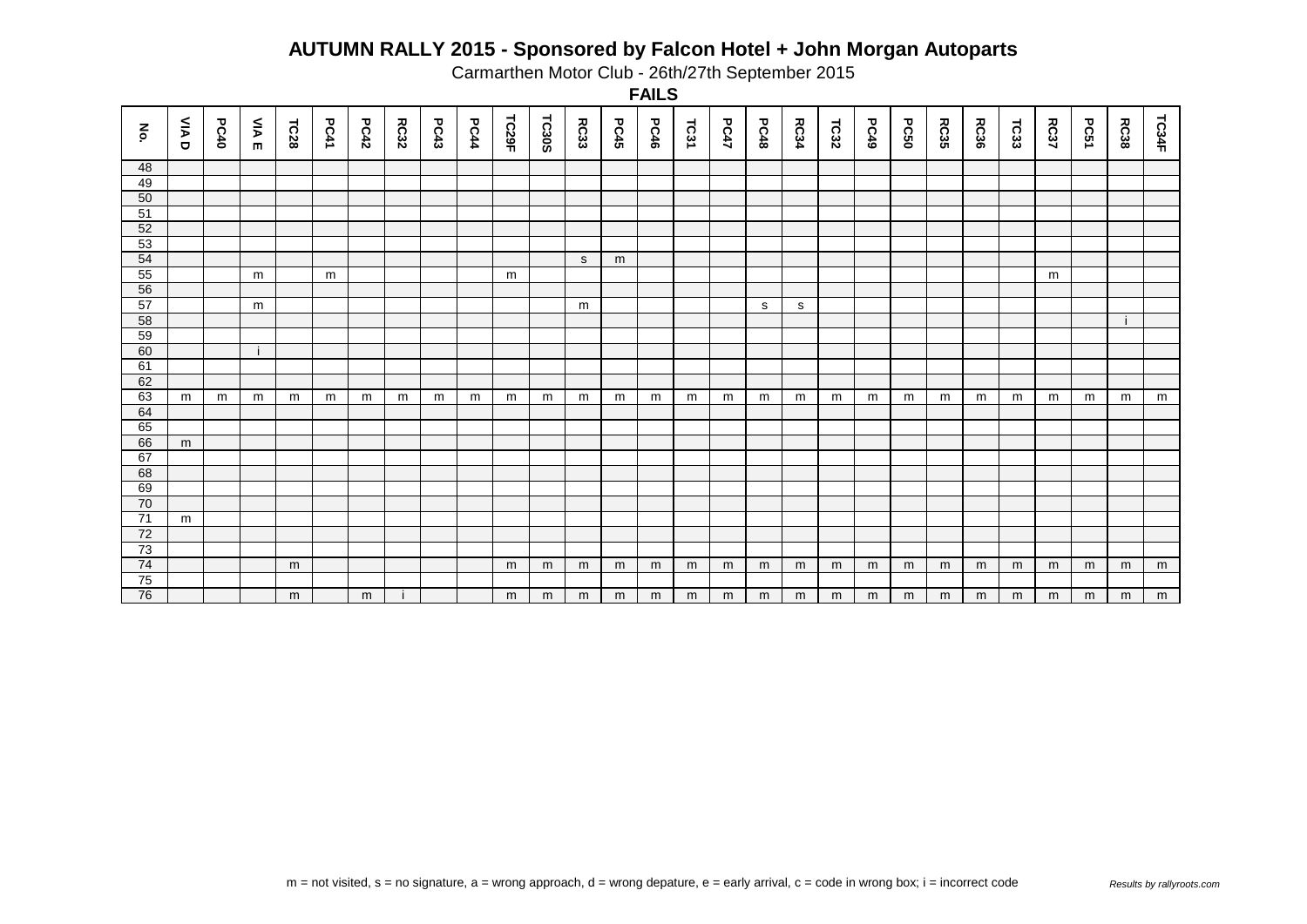| No. | Driver                     | Navigator             | Car                   | Class            | Fails        | Time         | Pos                            | <b>CIs Pos</b>      | Diff to      | Diff to         | М                  |             | $U$ 21                    |
|-----|----------------------------|-----------------------|-----------------------|------------------|--------------|--------------|--------------------------------|---------------------|--------------|-----------------|--------------------|-------------|---------------------------|
|     |                            |                       | <b>Ford Escort</b>    |                  |              |              |                                |                     | <b>First</b> | <b>Previous</b> |                    |             |                           |
| 4   | Kevin Davies               | <b>Dylan Jenkins</b>  |                       | Е                |              | 0:17         | $\mathbf{1}$<br>$\overline{2}$ |                     |              |                 |                    |             |                           |
| 1   | Jamie Jukes                | Dale Bowen            | Vauxhall Astra        | Е                |              | 1:31         |                                | $\mathbf{1}$        | 1:14         | 1:14            |                    |             |                           |
| 3   | Neil Griffiths             | Max Freeman           | Ford Escort           | Ε                |              | 2:14         | 3                              | $\overline{c}$      | 1:57         | 0:43            |                    |             |                           |
| 25  | Dylan James                | Jason Davies          | Peugeot 206 GTi       | Е<br>Ε           |              | 2:33         | 4<br>5                         | 3<br>$\overline{4}$ | 2:16         | 0:19            |                    |             |                           |
| 8   | Stefan "DR" Davies         | <b>Justin Davies</b>  | <b>Ford Escort</b>    | Е                |              | 3:11         | 6                              | 5                   | 2:54         | 0:38            |                    |             |                           |
| 21  | Chris Hand                 | Mark Rodway           | BMW E30               |                  |              | 3:59         | $\overline{7}$                 | 6                   | 3:42         | 0:48            |                    |             |                           |
| 30  | Rhydian Morgan             | Carwyn James          | Peugeot 205 GTi       | Е                |              | 4:25         |                                | $\overline{7}$      | 4:08         | 0:26            |                    |             | X                         |
| 12  | Kevin Jones                | Dilwyn John           | Ford Escort           | Е                |              | 4:51         | 8                              |                     | 4:34         | 0:26            |                    |             |                           |
| 29  | <b>Benn Lewis</b>          | Leon Shorney          | Vauxhall Corsa        | Ε<br>S           |              | 5:09<br>7:02 | 9                              | 8<br>$\mathbf{1}$   | 4:52         | 0:18            |                    |             |                           |
| 36  | Huw Howells                | Hefin Jenkins         | Peugeot 205 GTi       |                  |              |              | 10                             |                     | 6:45         | 1:53            |                    |             |                           |
| 40  | Mike James                 | Aled Johnson          | Vauxhall Astra        | $\mathbb S$<br>E |              | 8:01         | 11                             | $\overline{2}$      | 7:44         | 0:59            |                    |             |                           |
| 7   | <b>Richard Williams</b>    | Marc Hughes           | Ford Escort           |                  |              | 8:37         | 12                             | 9                   | 8:20         | 0:36            |                    |             |                           |
| 44  | Leighton Miller            | Dean Wiltshire        | Peugeot 106 Rallye    | S                |              | 13:12        | 13                             | 3                   | 12:55        | 4:35            |                    | X           |                           |
| 50  | Darren Wiliams             | Wayne Davies          | Vauxhall Corsa        | S                |              | 14:03        | 14                             | $\overline{4}$      | 13:46        | 0:51            |                    |             |                           |
| 61  | Dan Johnson                | Geth Johnson          | <b>BMW Compact</b>    | N                |              | 14:45        | 15                             | $\mathbf{1}$        | 14:28        | 0:42            |                    |             | x                         |
| 48  | Jordon Gullick             | Ellie Williams        | Nissan Micra          | S                |              | 15:59        | 16                             | 5                   | 15:42        | 1:14            | X                  | x           | $\boldsymbol{\mathsf{x}}$ |
| 33  | <b>Andrew Davies</b>       | lan Taylor            | Ford Escort           | S                |              | 17:06        | 17                             | 6                   | 16:49        | 1:07            |                    |             |                           |
| 54  | Arfon Jones                | Christian Coleman     | <b>Ford Sierra</b>    | $\mathbb S$      |              | 17:56        | 18                             | $\overline{7}$      | 17:39        | 0:50            |                    |             |                           |
| 28  | Steffan Jones              | Ceri Davies           | Ford Focus ST170      | Е                |              | 23:11        | 19                             | 10                  | 22:54        | 5:15            |                    |             |                           |
| 68  | Dion Phillips              | Aled James            | Proton Satria         | N                |              | 25:54        | 20                             | $\overline{2}$      | 25:37        | 2:43            |                    |             | x                         |
| 16  | <b>Tomos Lewis</b>         | Dafydd-Sion Lloyd     | Ford Escort           | E                | $\mathbf{1}$ | 1:28         | 21                             | 11                  |              |                 |                    |             | X                         |
| 11  | Gari Evans                 | Nia Hughes            | Ford Escort           | E                | 1            | 3:12         | 22                             | 12                  |              |                 | X                  |             |                           |
| 22  | Cieran Guest               | Leighton Williams     | <b>Renault Clio</b>   | E                | 1            | 4:33         | 23                             | 13                  |              |                 |                    |             |                           |
| 38  | Anthony Reynolds           | Geraint Jones         | <b>BMW Compact</b>    | S                | $\mathbf{1}$ | 7:51         | 24                             | 8                   |              |                 |                    |             |                           |
| 52  | Dafydd Davies              | Irfon Richards        | Ford Escort           | S                | $\mathbf{1}$ | 8:04         | 25                             | 9                   |              |                 |                    |             |                           |
| 32  | Darrell George             | <b>Arwel Thomas</b>   | Vauxhall Corsa        | S                | $\mathbf{1}$ | 9:23         | 26                             | 10                  |              |                 |                    | x           |                           |
| 51  | <b>Breeze Smorthit</b>     | Jamie Mills           | <b>Ford Sierra</b>    | S                | $\mathbf{1}$ | 12:41        | 27                             | 11                  |              |                 |                    |             | x                         |
| 60  | Carwyn Evans               | <b>Andrew Davies</b>  | Subaru Impreza        | N                | $\mathbf{1}$ | 14:13        | 28                             | 3                   |              |                 |                    |             | X                         |
| 53  | Daniel Bowdler             | <b>Elgan Davies</b>   | Peugeot 306 GTi 6     | S                | 1            | 15:53        | 29                             | 12                  |              |                 |                    |             |                           |
| 27  | <b>Nick Stepney</b>        | Matt Rees             | Subaru Impreza        | Е                | $\mathbf{1}$ | 16:10        | 30                             | 14                  |              |                 |                    |             |                           |
| 31  | <b>Christopher Willams</b> | Mark Kehrein          | Citroen C2            | S                | $\mathbf{1}$ | 21:49        | 31                             | 13                  |              |                 |                    |             |                           |
| 67  | Daniel Philips             | William Horton        | Peugeot 106 GTi       | N                | 1            | 24:35        | 32                             | 4                   |              |                 |                    |             | X                         |
| 42  | Lee James                  | Alec Morris           | <b>Proton Compact</b> | S                | $\mathbf{1}$ | 24:57        | 33                             | 14                  |              |                 |                    | X           |                           |
| 71  | Andy Evans                 | Mark Sugden           | Toyota Corolla        | N                | 1            | 25:43        | 34                             | 5                   |              |                 |                    |             |                           |
| 19  | Gordon Meakins             | Nathan Davies         | Proton Satria         | E                | 1            | 26:54        | 35                             | 15                  |              |                 |                    |             |                           |
| 63  | Lee Williams               | Andrew Jones          | Citroen C2            | N                | 1            | 29:46        | 36                             | 6                   |              |                 |                    |             |                           |
| 24  | Dai John                   | Alun Ginn             | Subaru Impreza        | E                | $\mathbf{1}$ | 30:41        | 37                             | 16                  |              |                 |                    |             |                           |
| 74  | Kevin Burden               | <b>Bedwyr Harries</b> | Peugeot 205           | N                | 2            | 29:13        | 38                             | $\overline{7}$      |              |                 |                    |             |                           |
| 76  | Simon Bailey               | Daryl Bailey          | Peugeot 205           | N                | 2            | 44:41        | 39                             | 8                   |              |                 |                    |             |                           |
| 39  | Rhodri Evans               | Aled Jones            | Ford Escort           | $\mathbb S$      | 3            | 8:50         | 40                             | 15                  |              |                 |                    |             |                           |
| 62  | <b>Tommy Slack</b>         | Daniel Belcher        | Toyota Corolla        | N                | 3            | 12:18        | 41                             | 9                   |              |                 |                    | x           | $\pmb{\mathsf{x}}$        |
| 55  | Eifion Thomas              | Delyth Davies         | Proton Satria         | S                | 3            | 15:07        | 42                             | 16                  |              |                 | $\pmb{\mathsf{x}}$ |             |                           |
| 75  | Jamie Clifford-Jones       | <b>Ben Saunders</b>   | Mazda MX5             | N                | 3            | 36:58        | 43                             | $10$                |              |                 |                    |             |                           |
| 35  | Lee Taylor                 | <b>Andy Davies</b>    | Subaru Impreza        | $\mathbb S$      | 4            | 6:48         | 44                             | 17                  |              |                 |                    |             |                           |
| 65  | Lyndon Jones               | Dafydd Williams       | Proton Satria         | N                | 5            | 24:13        | 45                             | 11                  |              |                 |                    | $\mathsf X$ |                           |
| 58  | lestyn Davies              | Ben Duke              | Peugeot 205 GTi       | N                | 6            | 15:42        | 46                             | 12                  |              |                 |                    |             | $\mathsf{x}$              |
| 73  | <b>Ben Williams</b>        | James Johnson Davies  | Peugeot 205 GTi       | N                | 9            | 29:46        | 47                             | 13                  |              |                 |                    |             |                           |
| 57  | Rob Thomas                 | Jess James            | Ford Escort           | N                | 10           | 23:19        | 48                             | 14                  |              |                 | $\pmb{\mathsf{x}}$ |             | X                         |
| 47  | James Evans                | <b>Ffion Davies</b>   | Ford Focus st170      | S                | 18           | 18:16        | 49                             | 18                  |              |                 | X                  |             | X                         |
|     |                            |                       |                       |                  |              |              |                                |                     |              |                 |                    |             |                           |
|     |                            |                       |                       |                  |              |              |                                |                     |              |                 |                    |             |                           |
|     |                            |                       |                       |                  |              |              |                                |                     |              |                 |                    |             |                           |
|     |                            |                       |                       |                  |              |              |                                |                     |              |                 |                    |             |                           |